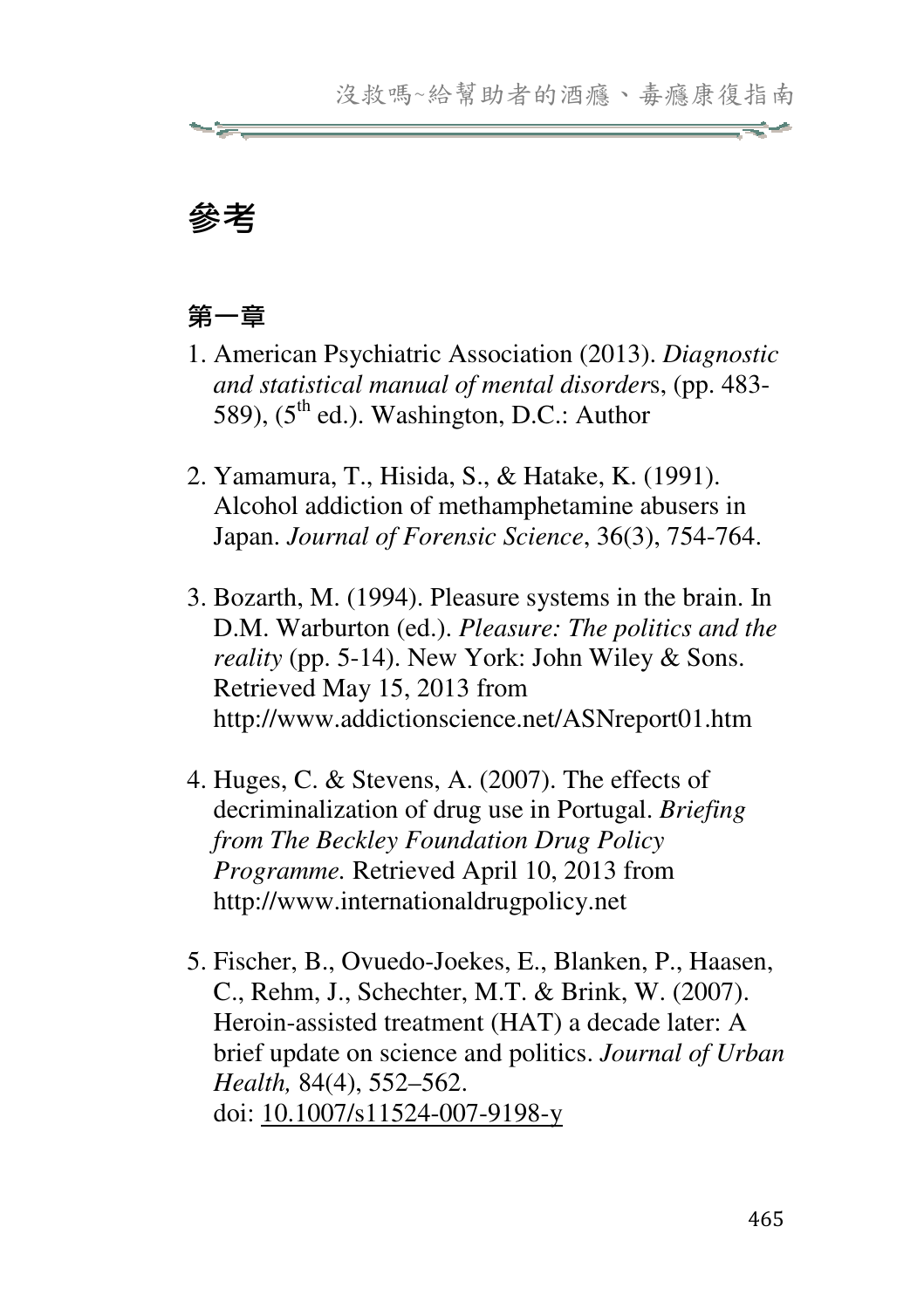6. Ritvo, J. & Harvey, C. (2008). Community-based treatment. In M. Galanter, M. & H.D. Kleber (Eds.). *The American Psychiatric Publishing Textbook of Substance Abuse Treatment (4ed)*. doi:10.1176/appi.books.9781585623440.353945

#### 第二章

1. American Psychiatric Association (2013). *Diagnostic and statistical manual of mental disorder*s, (pp.483- 589),  $(5^{th}$  ed.). Washington, D.C.: Author

#### 第三章

- 1. McBride, W., Li, T., Deitrich, R., Zimatkin, S., Smith, B. & Rodd-Henricks, Z. (2002). Involvement of acetaldehyde in alcohol addiction. *Alcohol Clinical Experimental Research*, 26(1), 114-119. doi: 10.1111/j.1530-0277.2002.tb02439.x
- 2. Sahley, B., Birkner, K. & Freeman, J. (2005). Amino acids and alcoholism. In *Control Alcoholism with Amino Acids and Nutrients.* Retrieved August 7, 2013 from http://encognitive.com/files/Amino%20Acids%20and %20Alcholism\_0.pdf
- 3. Quertemont, E. (2004). Genetic polymorphism in ethanol metabolism: Acetaldehyde contribution to alcohol abuse and alcoholism. *Molecular Psychiatry*, 9, 570-581. doi:10.1038/sj.mp.4001497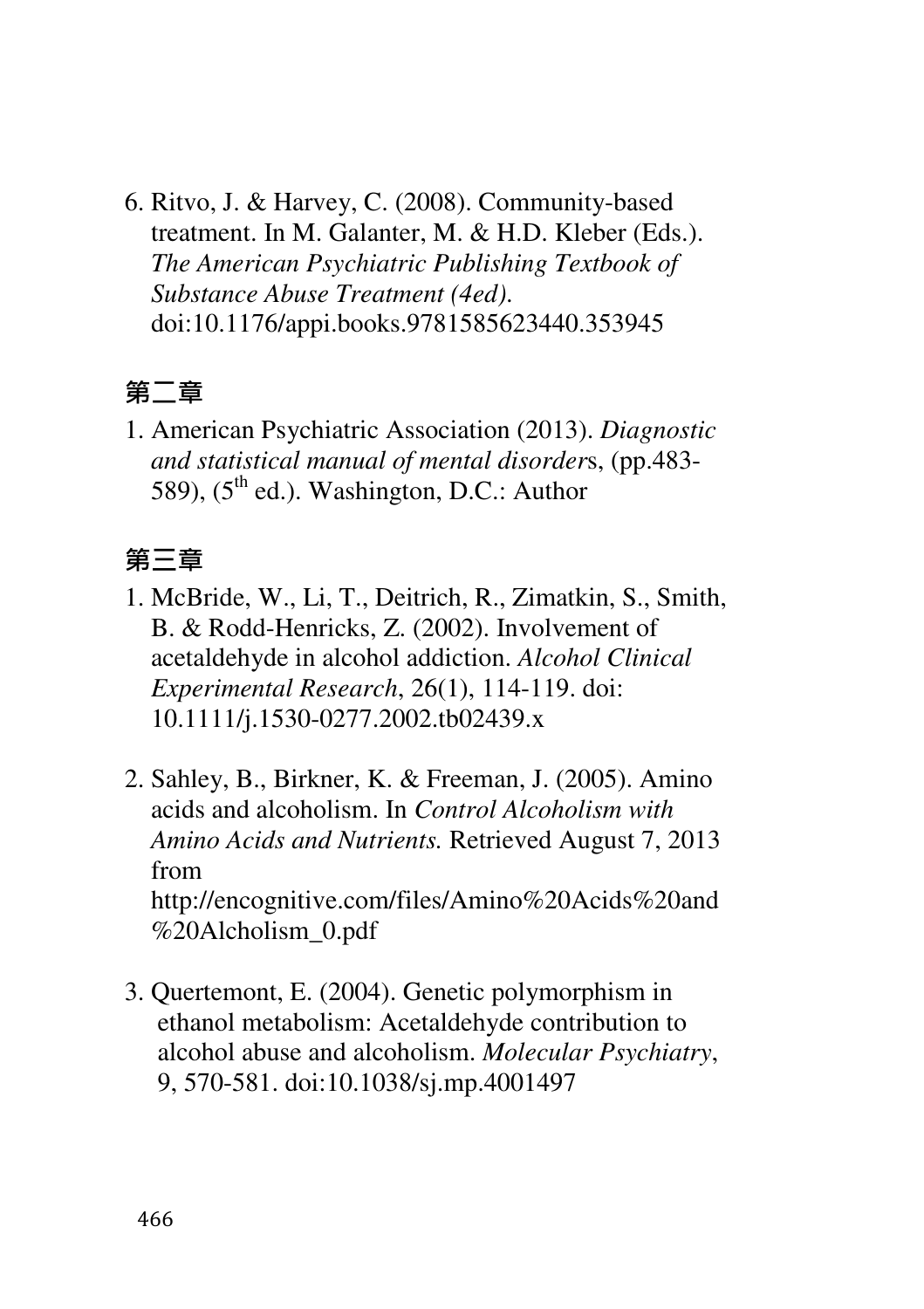#### 第四章

- 1. Images of alcohol and drug abuse brain pollution and the real reason you shouldn't use (n.d.). Retrieved September 9, 2012 from www.studentdrugtesting.org/15.%20Chapter15.PDF
- 2. Brain [Image] (n.d.). Retrieved September 9, 2012 from http://tw.image.search.yahoo.com/search/images?\_adv \_prop=image&fr=yfp&va=brain+images%2C+public+ domain
- 3. Dombeck, M. (n.d.). *How drugs affect the brain* [Fact sheet]. Retrieved August 24, 2013 from http://www.geminus.org/poc/view\_doc.php?type=doc  $\&$ id=1059  $&$ cn=14

# 第五章

- 1. Genetic Science Learning Center (2012). Beyond the reward pathway. *Learn Genetics*. Retrieved December 5, 2013, from http://learn.genetics.utah.edu/content/addiction/reward /pathways.htm1
- 2. Erickson, C. (2012). Dopamine A sample neurotransmitter. Retrieved October 5, 2013 from The University of Texas Addiction Science Research and Education Center College of Pharmacy website: http://www.utexas.edu/research/asrec/dopamine.html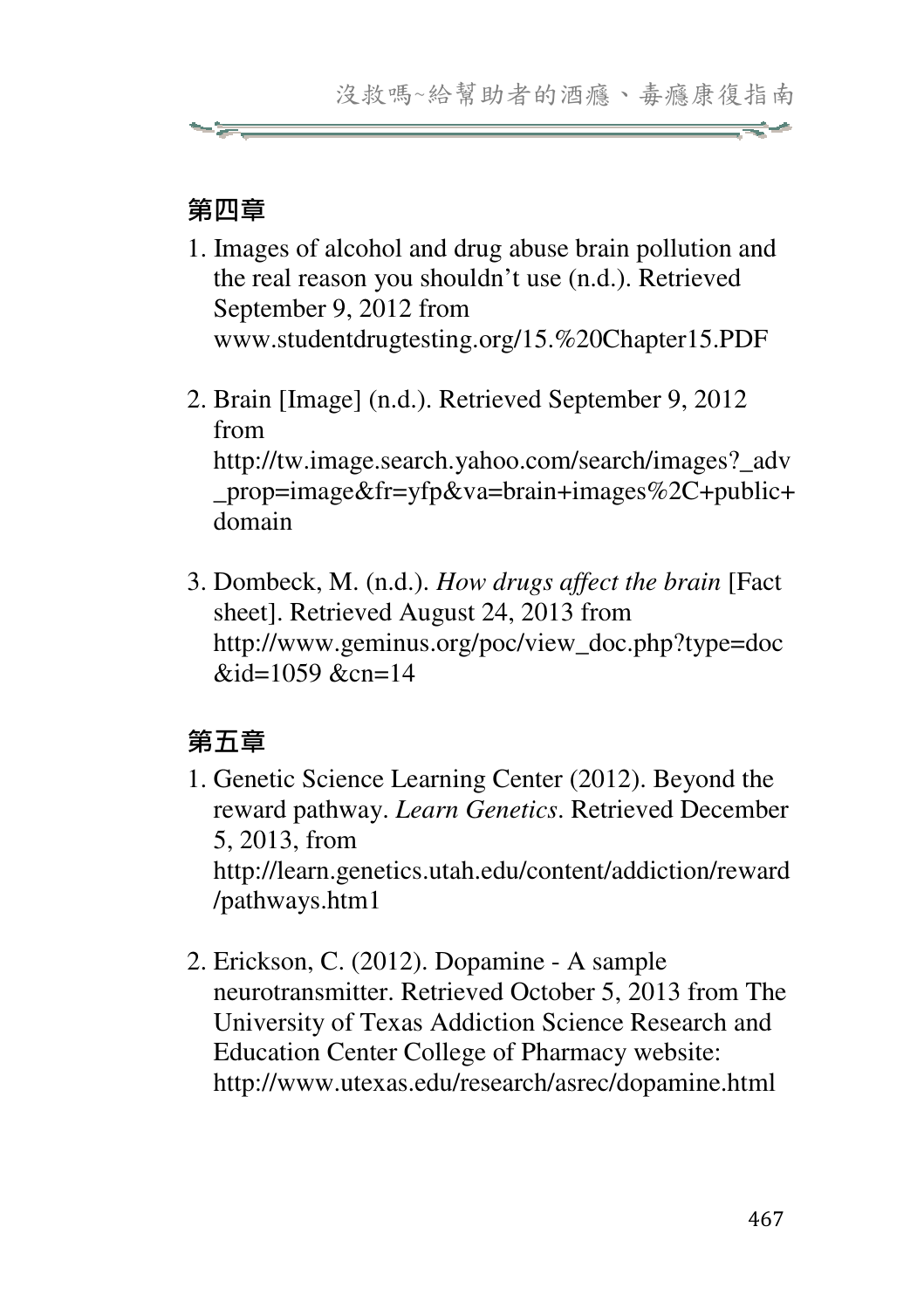- 3. Boileau, I., Assaad, J.M., Pihl, R.O., Benkelfat, C., Leyton, M., Diksic, M. & Dagher, A.(2003). Alcohol promotes dopamine release in the human nucleus accumbens. *Synapse*, 49(4), 226-31. Retrieved October 2013 from http://www.ncbi.nlm.nih.gov/pubmed/12827641
- 4. Brain [Image] (n.d.). Retrieved September 9, 2012 from http://tw.image.search.yahoo.com/search/images?\_adv \_prop=image&fr=yfp&va=brain+images%2C+public+ domain
- 5. Lovinger, D.M. (1997). Serotonin's role in alcohol's neurotransmitter review. *Alcohol Health and Research World*, 21(2), 114-120. Retrieved August 12, 2013 from http://pubs.niaaa.nih.gov/publications/arh21-2/114.pdf
- 6. What is serotonin in the brain? (n.d.). Retrieved December 9, 2012, from http://www.ehow.com/about\_5052920\_serotoninbrain.html#ixzz2CkefCkIN.
- 7. Sofuoglu, M. & Sewell, A. (2009). Norepinephrine and stimulant addiction. *Addict Bio*., 14(2), 119–129. Retrieved August 7, 2012from http://www.ncbi.nlm.nih.gov/pubmed/18811678
- 8. Weinshenker, D. & Schroeder, J.P. (2007). Perspective there and back again: A tale of norepinephrine and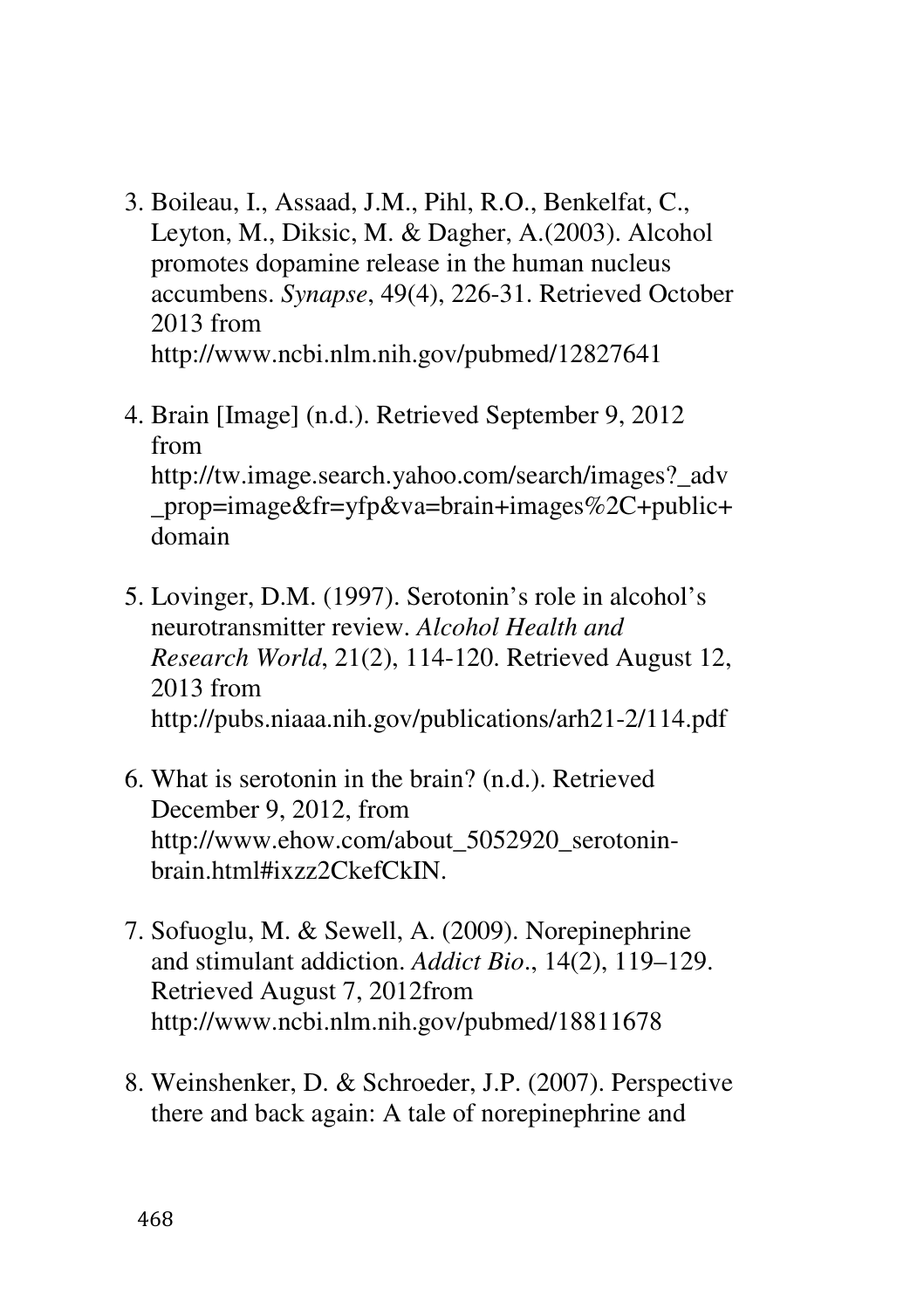drug addiction. *Neuropsychopharmacology*, 32, 1433– 1451. doi:10.1038/sj.npp.1301263

- 9. Aston-Jones, G. & Kalivas, P.W. (2008). Brain norepinephrine rediscovered in addiction research. *Biol Psychiatry*, 63(11), 1005–1006. doi:10.1016/j.biopsych.2008.03.016
- 10. Racz, I., Schürmann, B., Karpushova, A., Reuter, M., Cichon, S., Montag, C. & Zimmer, A. (2008). The opioid peptides enkephalin and β-endorphin in alcohol dependence. *Biol Psychiatry*, 64(11), 989– 997. doi:10.1016/j.biopsych.2008.05.008.
- 11. Endorphins: The Basis of Pleasure? (1992). *Journal Of Neurology, Neurosurgery, and Psychiatry Editorial*, 55, 247-250. Retrieved July 23, 2013 from http://www.ncbi.nlm.nih.gov/pmc/articles/PMC4890 33/pdf/jnnpsyc00489-0001.pdf

### 第六章

- 1. Chen, J., Moratalla, R., Yu, L., Martín, A.B., Xu, K., Bastia, E. & Schwarzschild, M.A. (2003). Inactivation of adenosine A2A receptors selectively attenuates amphetamine-induced behavioral sensitization. *Neuropsychopharmacology*, 28, 1086–1095. doi:10.1038/sj.npp.1300152
- 2. Genetic Science Learning Center (2012). Beyond the reward pathway. *Learn Genetics*. Retrieved December 5, 2101, from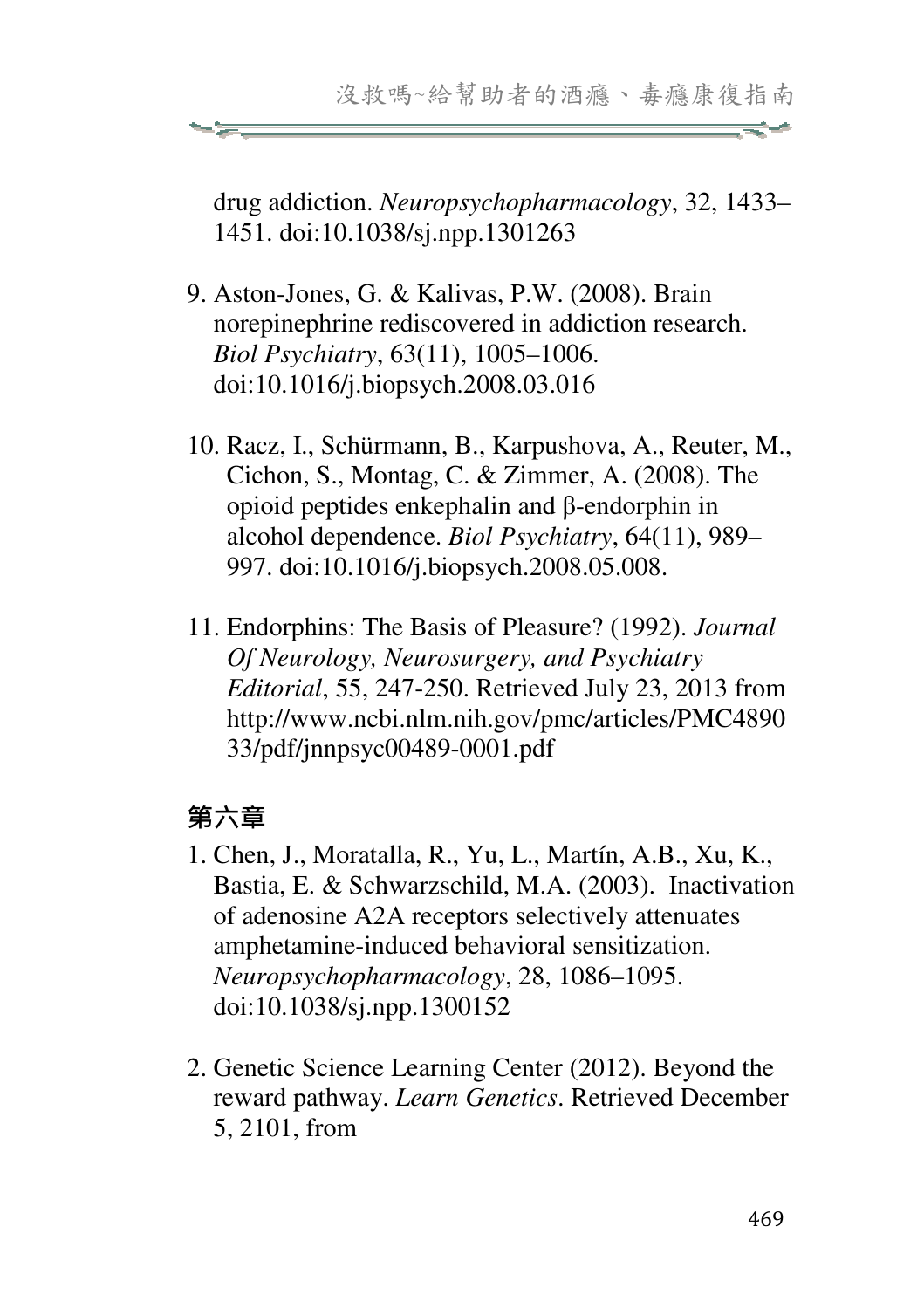http://learn.genetics.utah.edu/content/addiction/reward /pathways.htm1

- 3. Kosten, T.R. & George, T.P. (2002). The neurobiology of opioid dependence: Implications for treatment. *NIDA Science and Practice Perspective*, 1(1), 13–20. Retrieved July 18, 2013 from http://www.ncbi.nlm.nih.gov/pmc/articles/PMC28510 54/
- 4. Berridge, K. & Kringelbach, M. (2010). The functional neuroanatomy of pleasure and happiness. *Discovery Medicine*, 9(49), 579-587. Retrieved October 2, 2013 from www.yalepeplab.com/teaching/psych231/documents/2 31\_KringelbachBerridge2010.pdf
- 5. The Brain's Drug Reward System (1996). *The Science of Drug Abuse and Addiction*, 11(4). Retrieved January 8, 2013 from http://archives.drugabuse.gov/NIDA\_Notes/NNVol11 N4/Brain.html
- 6. Yang, Y. & Raine, A. (2009). Prefrontal structural and functional brain imaging findings in antisocial, violent, and psychopathic individuals: a meta-analysis. *Psychiatry Res* 174 (2), 81-88. doi:10.1016/j.pscychresns.2009.03.012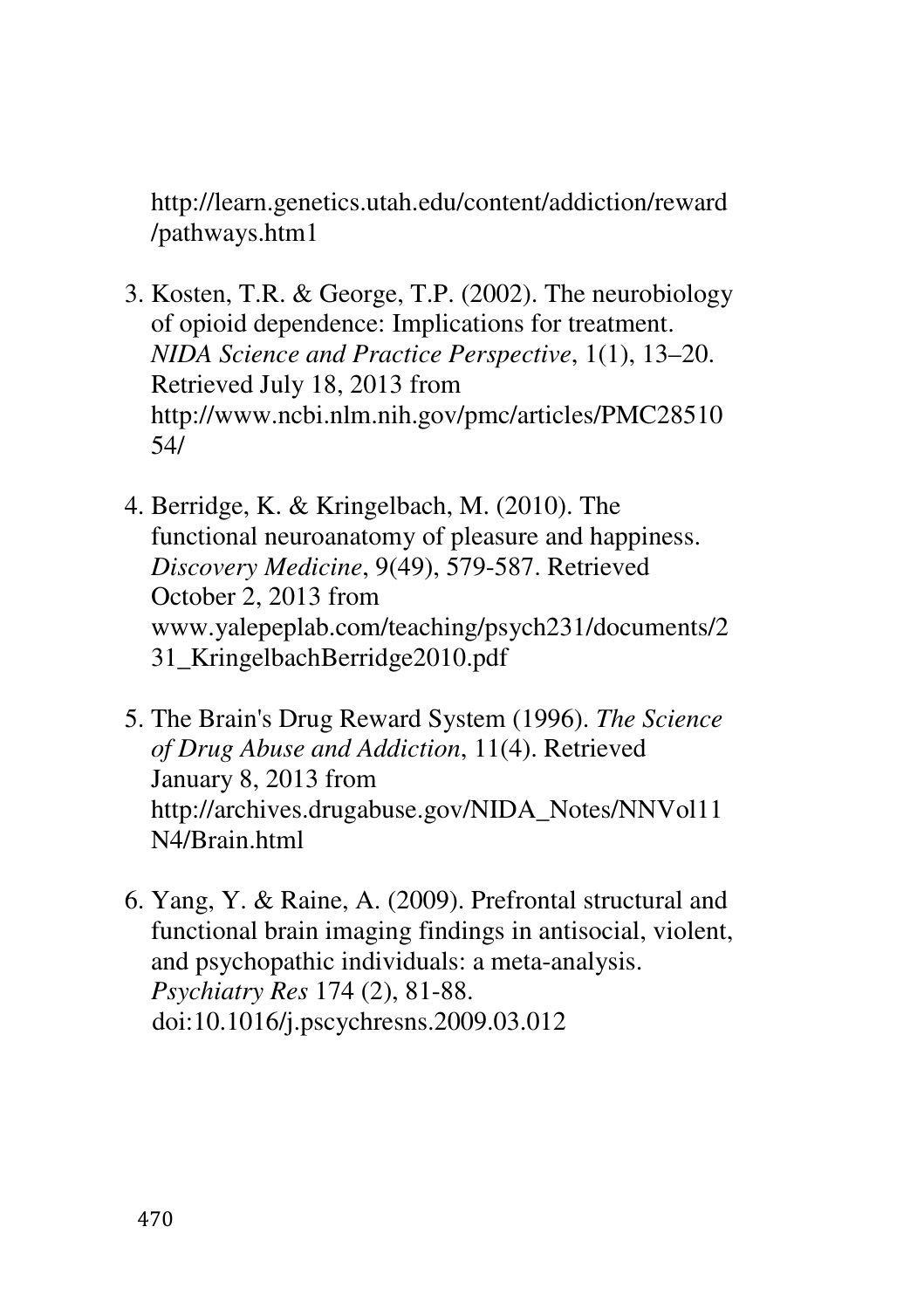7. Miller, E.K., Freedman, D.J. & Wallis, J.D. (2002). The prefrontal cortex: categories, concepts and cognition. *Biol. Sci*. 357 (1424), 1123–36. doi:10.1098/rstb.2002.1099.

- 8. Prefrontal Cortex [Image]. (n.d.). Retrieved fAugust 17, 2013 from http://archives.drugabuse.gov/NIDA\_Notes/NNVol13 N5/Tearoff.html
- 9. Thompson, P.M. et. al(2004). Structural abnormalities in the brains of human subjects who use methamphetamine. *J Neurosci*. 2004;24(26):6028- 6036. doi: 10.1523/JNEUROSCI.0713-04.2004
- 10. Bendszuz, M. et al. (2001). Sequential MR imaging and proton MR spectroscopy in patients who underwent recent detoxification for chronic alcoholism: Correlation with clinical and neuropsychological data. *American Journal of Neuroradiology*, 22:1926-1932. Retrieved January 26 2015 from http://www.ajnr.org/content/22/10/1926.full
- 11. Nagano-Saito, A. et al. (2005). Cerebral atrophy and its relation to cognitive impairment in Parkinson disease. *Neurology*, 64:224-229. Retrieved January 26 from http://www.bic.mni.mcgill.ca/~jason/reprints/Nagano -Saito2005.pdf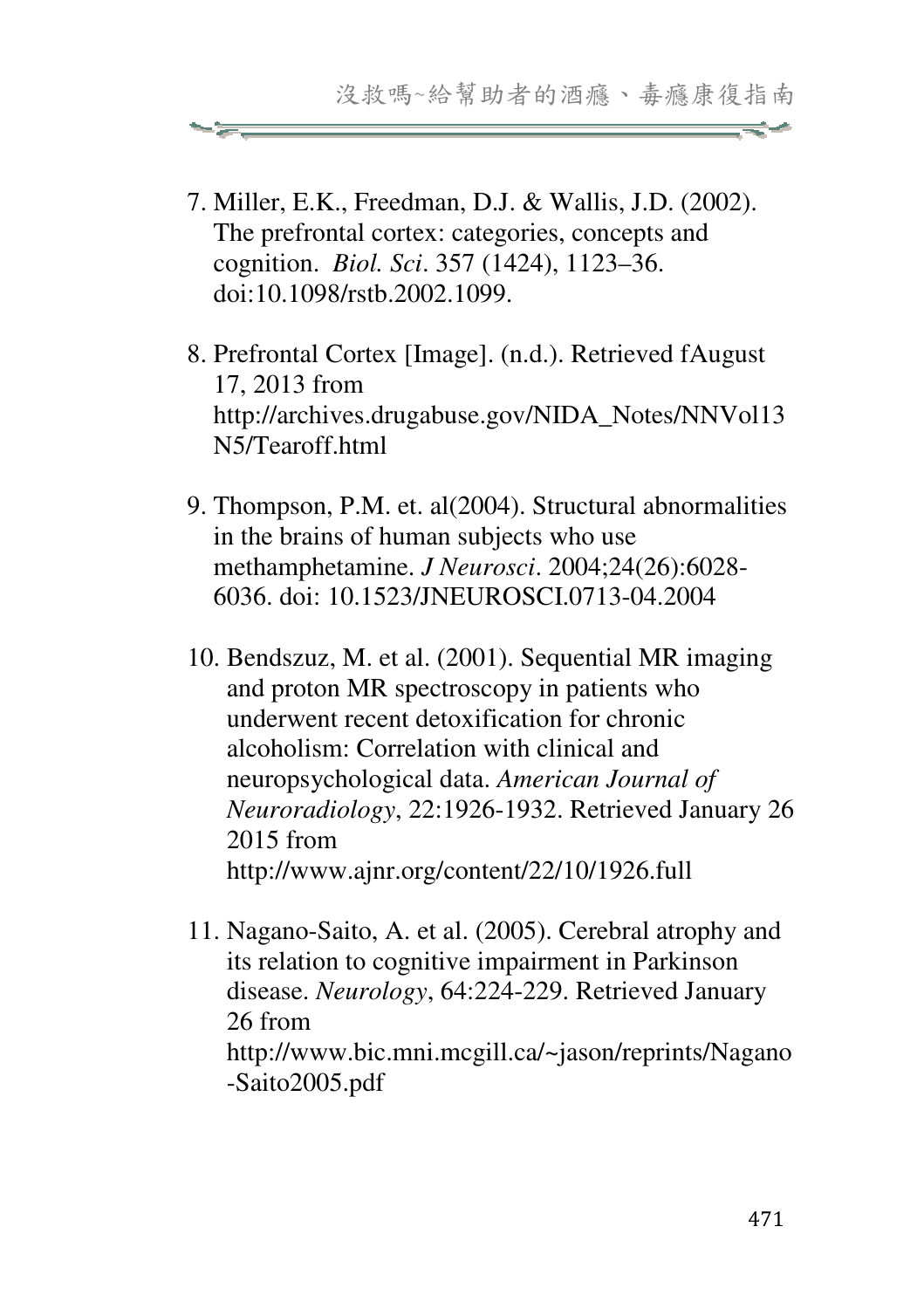12. Suzuki, Y., Oishi, M., Ogawa, K., & Mizutani, T. (2010). Atrophy of the parahippocampal gyrus and regional cerebral blood flow in the limbic system in chronic alcohol patients. *Alcohol*, 44(5):439-45. doi:10.1016/j.alcohol.2010.05.003. Epub 2010 Jun 18.

#### 第九章

- 1. Ketamine. (n.d.). [Fact sheet]. Retrieved June 17, 2013 from http://www.druginfo.adf.org.au/drugfacts/ketamine
- 2. Ketamine. (n.d.) . [Fact sheet]. Retrieved June 17, 2013 from http://www.cesar.umd.edu/cesar/drugs/ketamine.asp
- 3. Morgan, C.J.A., Muetzelfeldt, L.H. & Curran, V. (2008). Ketamine use, cognition and psychological wellbeing: a comparison of frequent, infrequent and ex-users with polydrug and non-using controls. *Addiction*, 104(1), 77–87. doi:10.1111/j.1360- 0443.2008.02394.x
- 4. Pearce, M.S. (2011). Ketamine-induced vesicopathy: a literature review. *International Journal of Clinical Practice*, 65,27-30. doi:10.1111/j.1742-1241.2010.02502.x
- 5. Lui, K.L; Lee, W.K. & Li, K.K. (2014). Ketamineinduced cholangiopathy. *Hong Kong Medical Journal*, 20(1):78.e1–2. doi: 10.12809/hkmj133796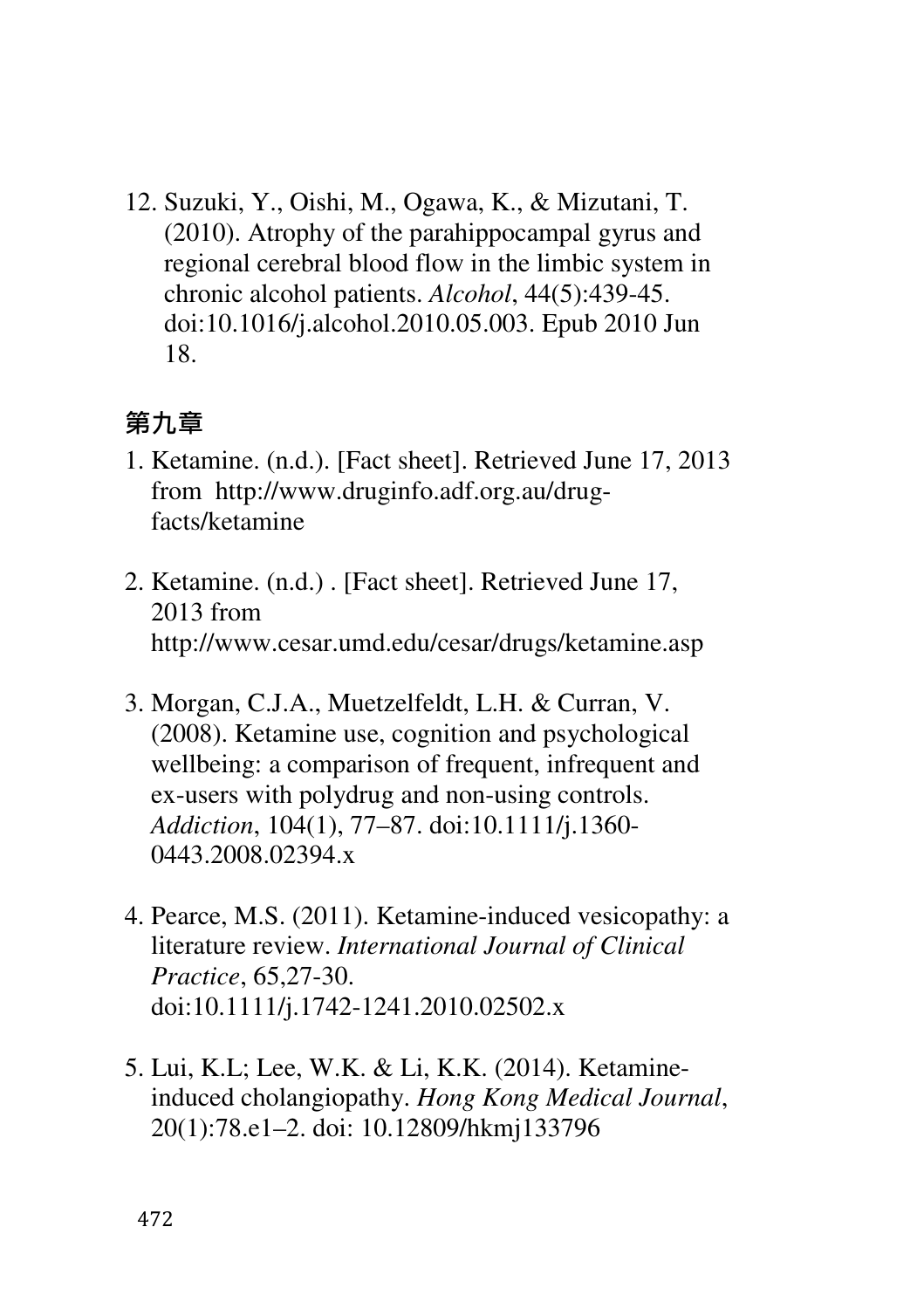6. Bokor, G. & Anderson, P.D. (2014). Ketamine: An Update on Its Abuse. *Journal of Pharmacy Practice*, 27: 582.doi: 10.1177/0897190014525754

# 第十章

- 1. American Psychiatric Association (2013). *Diagnostic and statistical manual of mental disorders*, (pp. 483- 589), (5th ed.). Washington, D.C.: Author
- 2. Baker, S. & Weant, K. (2012). Management of Acute Agitation in the Emergency Department. *Advanced Emergency Nursing Journa*l, 34 (4), 306-318. Retrieved March 20, 2015 from http://www.nursingcenter.com/lnc/CEArticle?an=0126 1775-201211000- 00004&Journal ID=646631&Issue ID=1454646
- 3. Victorri-Vigneau, C., Dailly, E., Veyrac, G. & Jolliet, P. (2007). Evidence of zolpidem abuse and dependence: results of the French Centre for Evaluation and Information on Pharmacodependence (CEIP) network survey. *Br J Clin Pharmacol*, 64(2),198–209. doi:10.1111/j.1365- 2125.2007.02861.x
- 4. Alcoholic.org. (2013). *What are the effects of mixing zolpidem and alcohol?* [Fact sheet]. Retrieved December 30, 2013 from http://www.alcoholic.org/research/what-are-theeffects-of-mixing-zolpidem-and-alcohol/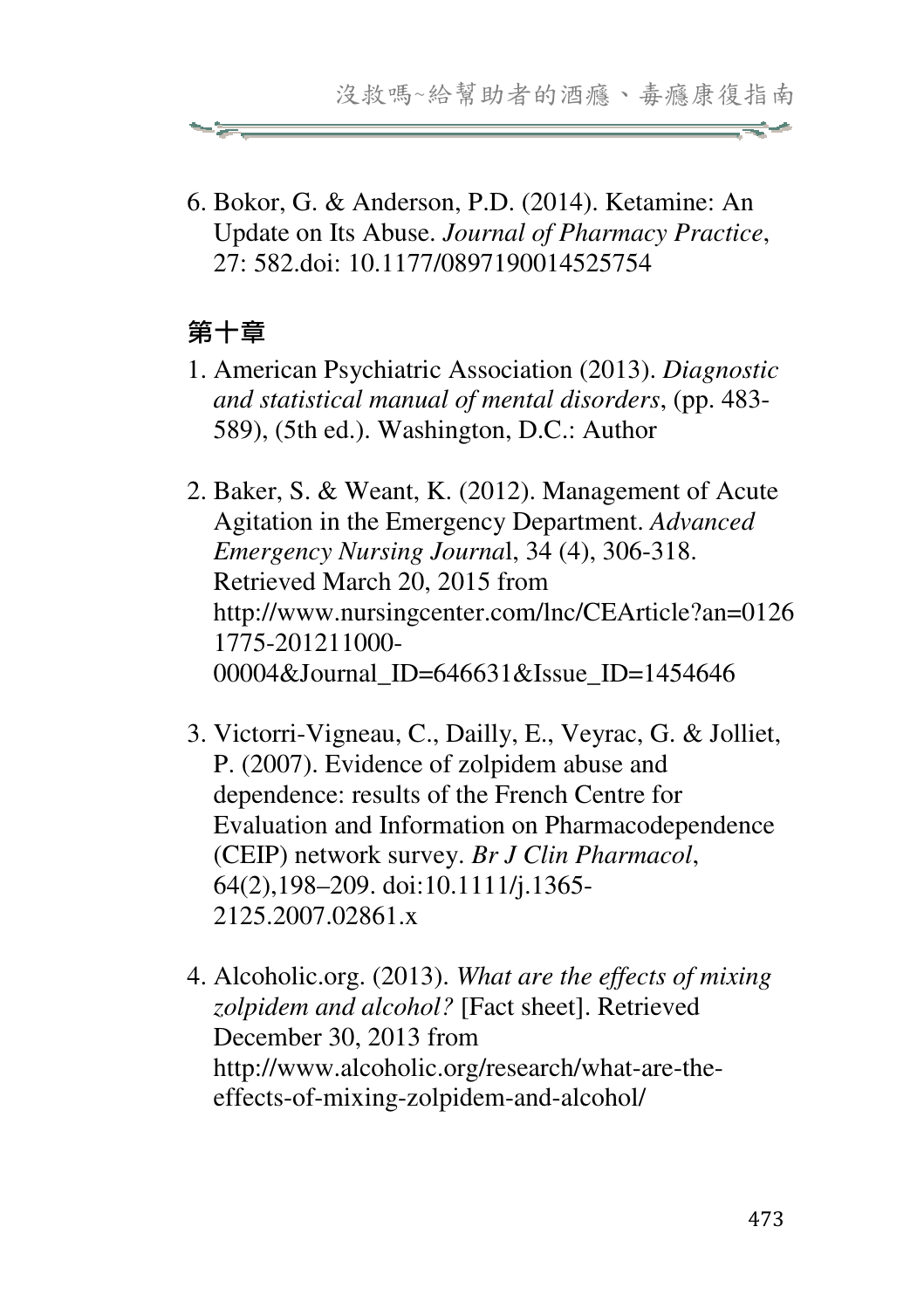- 5. Smith, D.E., Wesson, D.R. & Calhoun, S.R. (2001). *Rohypnol (Flunitrazepam)* [Fact sheet]. Retrieved June 5, 2013 from http://www.doctordeluca.com/Library/PsychoPharm/R ohypnolFactSheet.htm
- 6. Flunitrazepam. (2010). *In Drugsalcohol.info*. Retrieved June 5, 2013 from http://www.drugspreventional.net/content/flunitrazepa m
- 7. Wernicke-Korsakoff Syndrome. (n.d.). *A.D.A.M. Medical Encyclopedia*. Retrieved February 27, 2013 from http://www.ncbi.nlm.nih.giv/pubmedhealth/PMH0001 776.
- 8. Xiong, L. & Kenedi, C. (2011). *Wernicke-Korsakoff Syndrome* [Fact sheet]. Retrieved February 27, 2013 from http://emdedincine.medscape.com/article/288379 overview
- 9. Lin, L. (2012). 我家被酒、毒攻擊~給家屬的工具書. [*Family under siege by alcohol and drugs*]. Changhua, Taiwan: Seasons of Figs Publishing.

#### 第十一章

1. Goldman, M.S. (2007). Neuropsychological recovery in alcoholics: Endogenous and exogenous processes.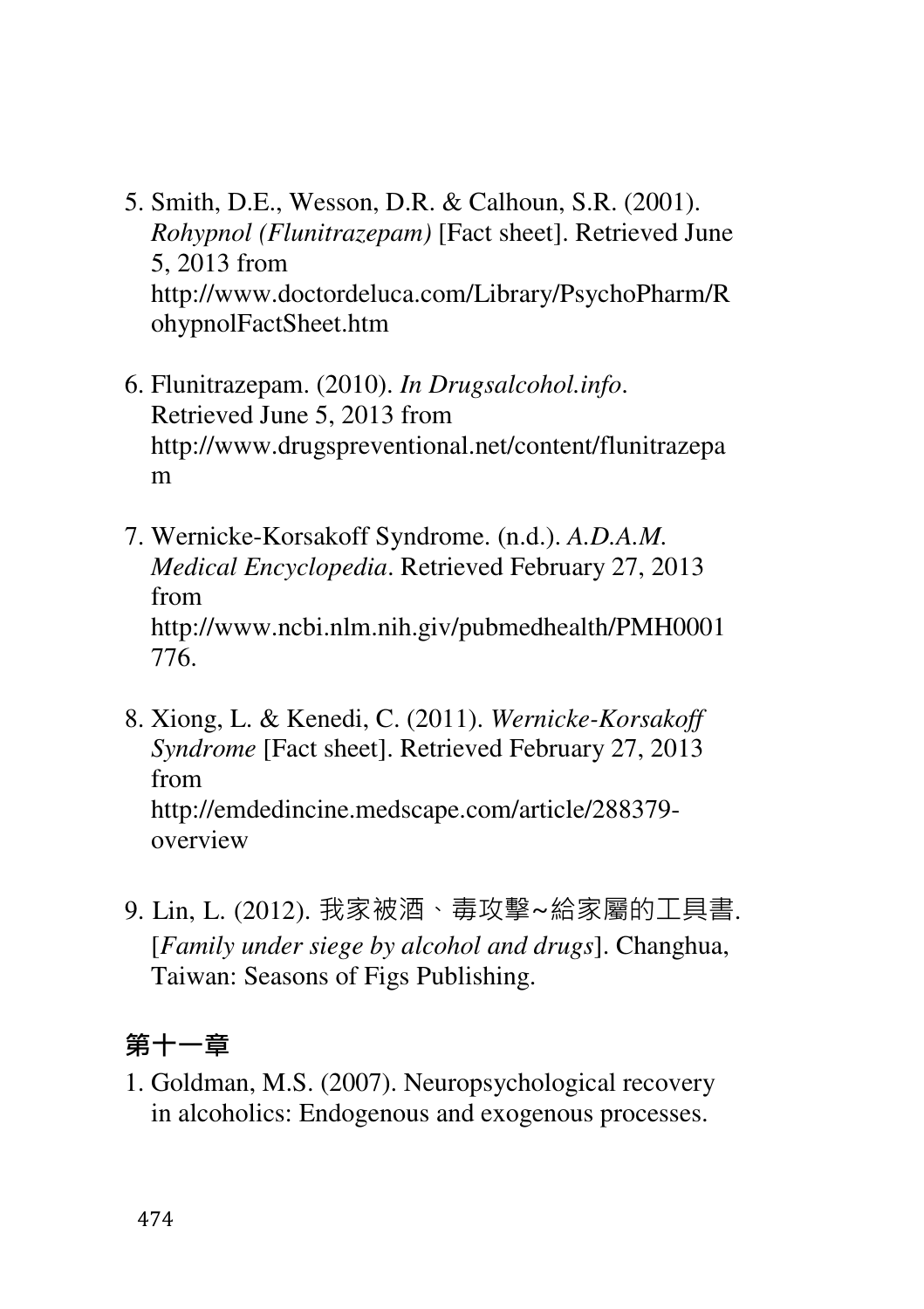*Alcoholism:Clinical and Experimental Research*, 10(2), 136–144. doi: 10.1111/j.1530-0277.1986.tb05060.x

- 2. Alcohol Alert. (1989). *Alcohol and Cognition*. Retrieved August 7, 2013 from http://pubs.niaaa.nih.gov/publications/aa04.htm
- 3. Gorski, T. and Miller, M. (1986). Post Acute Withdrawal. *In Staying Sober--A Guide for Relapse Prevention*, (pp. 67-70). Independence, MO: Herald House/Independent Press.

### 第十二章

- 1. Gorski, T. (1989). Part Three: Stabilization. *In Passages Through Recovery-An Action Plan for Preventing Relapse*, (pp. 39-44). City Center, MN: Hazelden.
- 2. Goldman, B. (2012). *Special report: neuroscience of need. Stanford School of Medicine*. Retrieved November 20, 2014 from http://sm.stanford.edu/archive/stanmed/2012spring/arti cle5.html
- 3. Mitchell, J.M., Tavares, V.C., Fields, H.L., D'Esposito, M. & Boettiger, C.A. (2007). Endogenous opioid blockade and impulsive responding in alcoholics and healthy controls. *Neuropsychopharmacology*, 32(2). Retrieved September 5, 2013 from http://www.ncbi.nlm.nih.gov/pubmed/17047667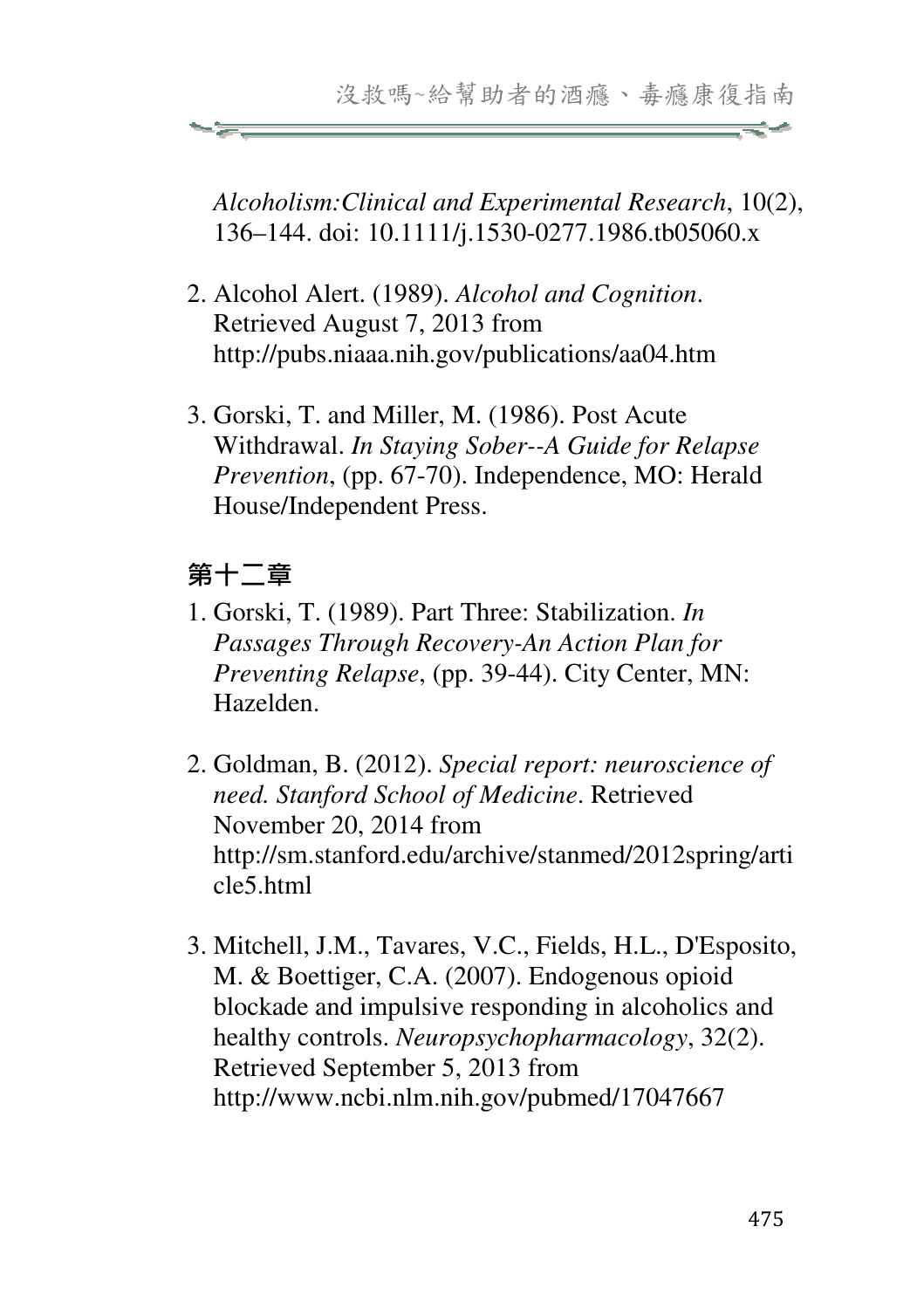- 4. Wee, N.J.A., Ramsey, N.F., Jansma, J.M., Damiaan, D.A., Megan, H.J.G.M., Westenberg, H.M.G. & Kahn, R.S. (2003). Spatial working memory deficits in obsessive compulsive disorder are associated with excessive engagement of the medial frontal cortex. *NeuroImage*, 20(4), 2271-2280. Retrieved August 1, 2013 from http://www.sciencedirect.com/science/article/pii/S105 3811903003173
- 5. Pittenger, C., Bloch, M.H. & Williams, K. (2011) Glutamate abnormalities in obsessive compulsive disorder: Neurobiology, pathophysiology, and treatment. *Pharmacology and Therapeutics*, 132(3), 314-332. doi: 10.1016/j.pharmthera.2011.09.006.
- 6. Nakao, T., Nakagawa, A., Yoshiura, T., Nakatani, E., Nabeyama, M., Sanematsu, H. & Kanba, S. (2009). Duration effect of obsessive-compulsive disorder on cognitive function: a functional MRI study. *Depress Anxiety*, 26(9), 814-823. doi: 10.1002/da.20484

# 第十三章

1. Gorski, T. & Miller, M. (1986). The Phases and Warning Signs of Relapse (Symptoms of External Dysfunction). *In Staying Sober: A Guide For Relapse Prevention*, (pp. 139-155). Independence, MO: Herald House/Independence Press.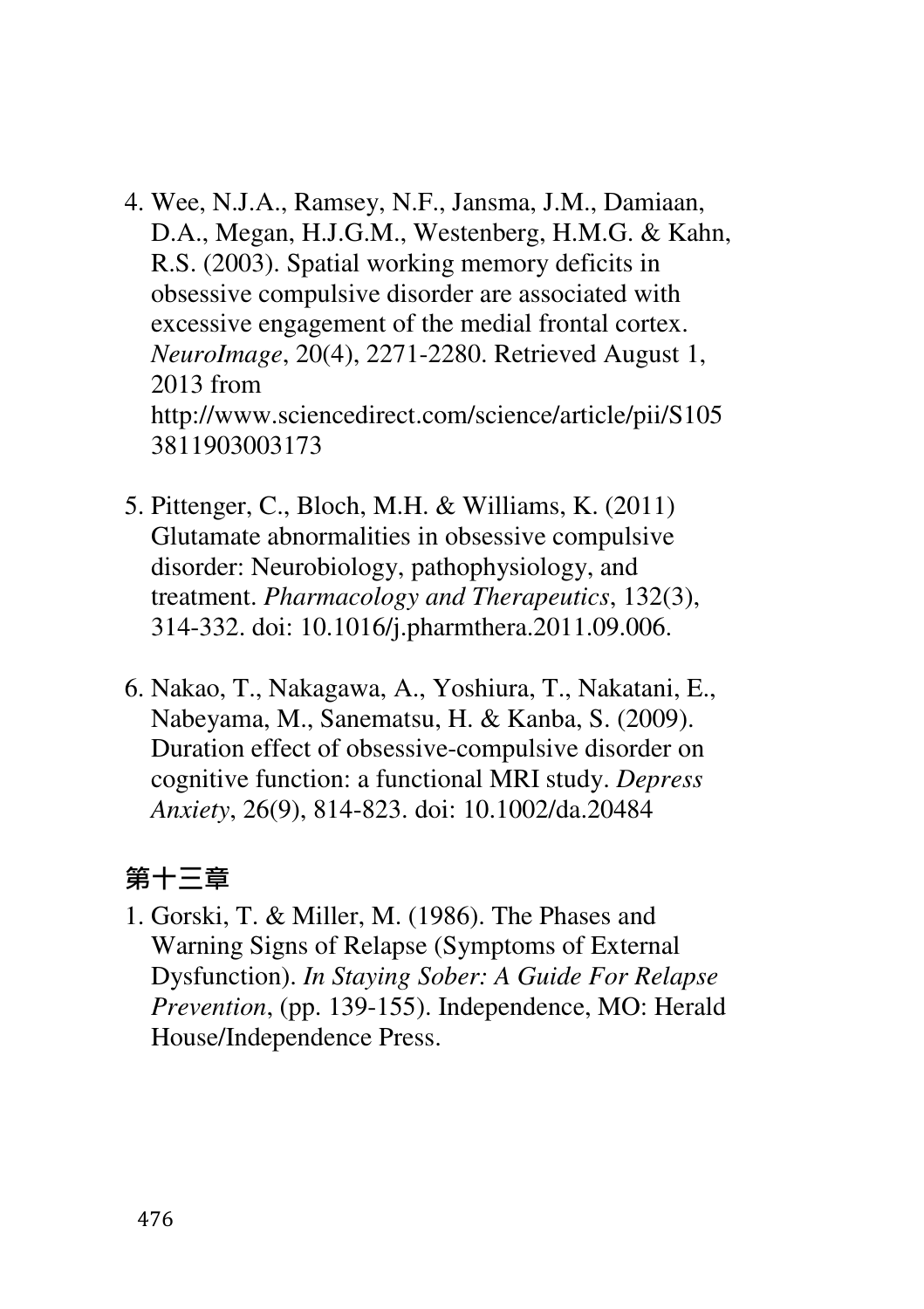#### 第十五章

- 1. Meeusen, R. & De Meirleir, K. (1995). Exercise and brain neurotransmission. *Sports Med*., 20(3), 160-188. Retrieved April 12, 2013 from http://www.ncbi.nlm.nih.gov/pubmed/8571000
- 2. Meesuen, R. (2005). Exercise and the brain: insight in new therapeutic modalities [Abstract]. *Annals of Transplantation*, 10(4):49-51. Retrieved April 12, 2013 from http://www.ncbi.nlm.nih.gov/pubmed/17037089.
- 3. Foley, E.T. & Fleshner, M. (2008). Neuroplasticity of dopamine circuits after exercise: implications for central fatigue. *Neuromolecular medicine*, 10(2), 67- 80. doi: 10.1007/s12017-008-8032-3
- 4. Berchtold, N.C., Castello, N. & Cotman, C.W. (2010). Exercise and time-dependent benefits to learning and memory. *Neuroscience*, 167(3), 588-598. doi:10.1016/j.neuroscience.2010.02.050
- 5. Cotman, C.W. & Berchtold, N.C. (2002). Exercise: a behavioral intervention to enhance brain health and plasticity [Abstract]. Trends *Neurosci*., 25(6), 295-301. Retrieved April 12, 2013 from http://www.ncbi.nlm.nih.gov/pubmed/12086747
- 6. Brené, S., Bjørnebekk, A., Aberg, A., Mathé, A.A., Olson, L. & Werme, M. (2007). Running is rewarding and antidepressive. *Physiol Behav*., 92(1-2), 136–140.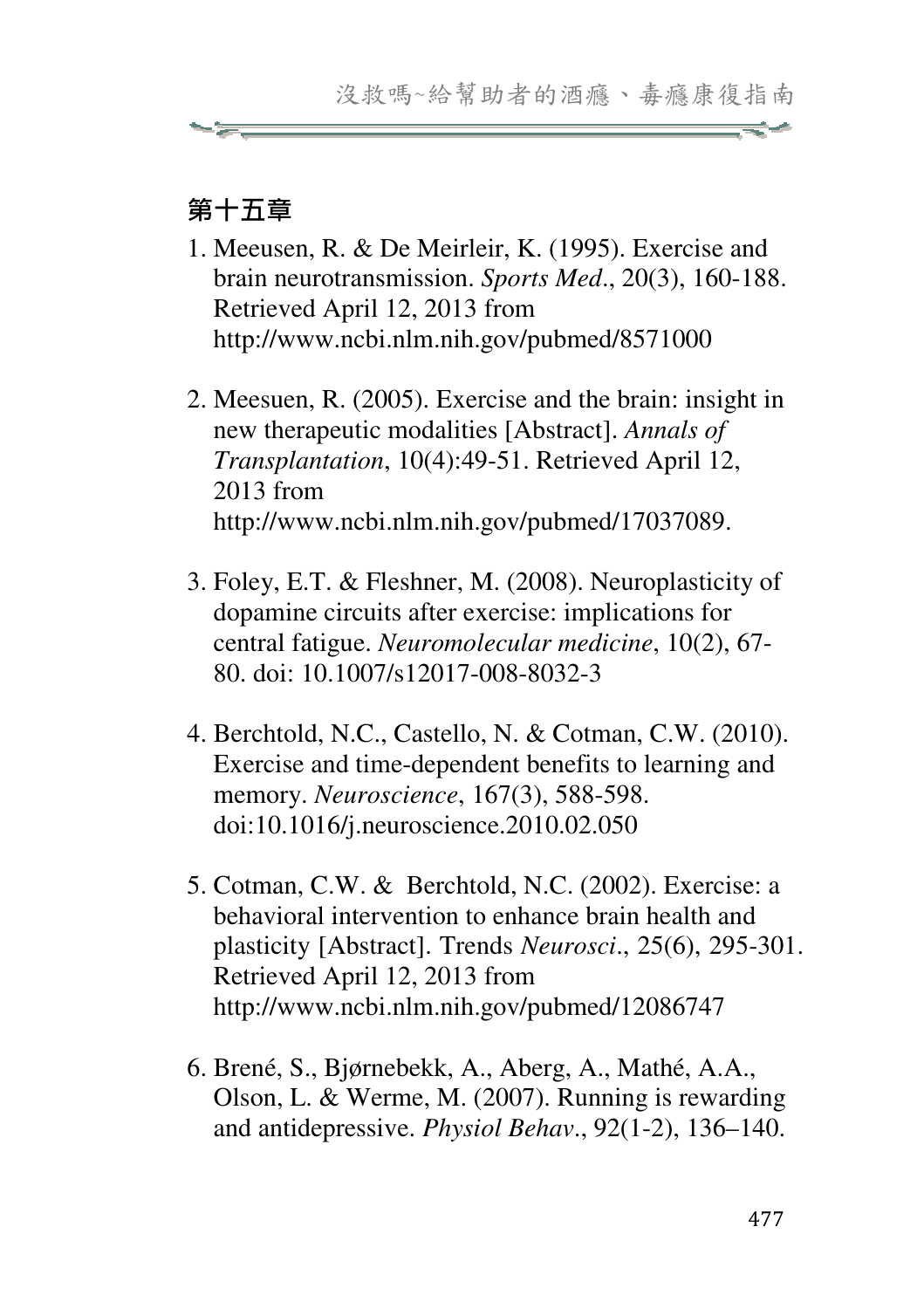Retrieved April 15, 2013 from http://www.ncbi.nlm.nih.gov/pmc/articles/PMC20400 25/pdf/nihms-31467.pdf

# 第十六章

1. Gorski, T. (1989). *Passages through recovery-An action plan for preventing relapse*. City Center, MN: Hazelden.

# 第十七章

- 1. Medline Plus (2013). *Acamprosate*. Retrieved December 18, 2014 from http://www.nlm.nih.gov/medlineplus/druginfo/meds/a 604028.html
- 2. Medline Plus (2013). *Disulfiram* [Fact sheet]. Retrieved June 8, 2013 from http://www.mentalhealth.com/drug/p30-a02.html
- 3. Medline Plus (2014). *Naltrexone*. Retrieved December 18, 2014 from http://www.nlm.nih.gov/medlineplus/druginfo/meds/a 685041.html

# 第十八章

1. Prochaska, J.O., DiClemente, C.C., & Norcross, J.C. (1992). In search of how people change: Applications to addictive behaviors. *American Psychologist*, 47(9), 1102-1114. doi:10.3389/fncel.2011.00011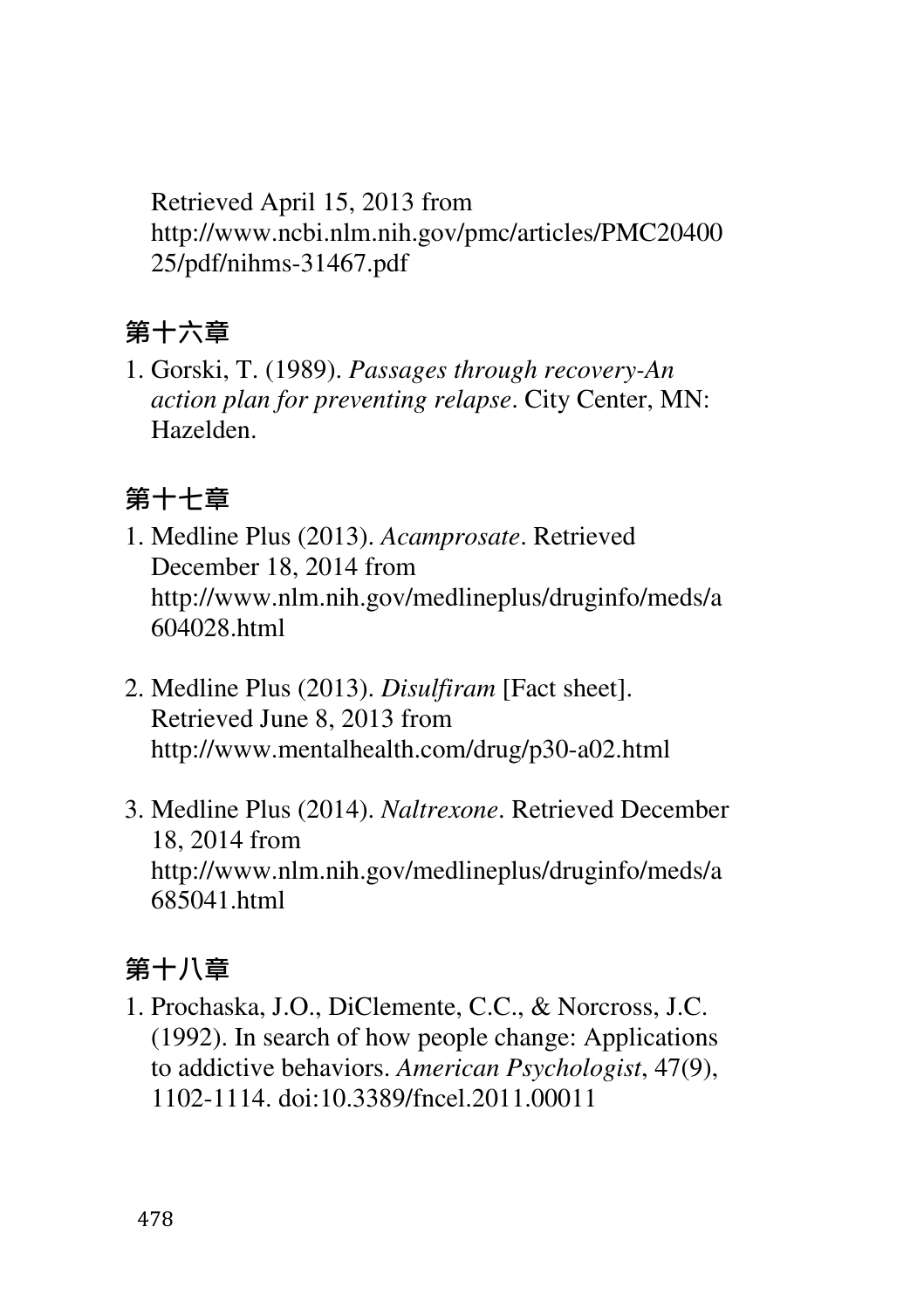# 第十九章

1. Wakin, M.M. (1996). Professional integrity. *Airpower Journal*, 10(2), 23-29. Retrieved October 18, 2013 from

http://www.airpower.maxwell.af.mil/airchronicles//apj /apj96/sum96/wakin.html

- 2. Marlowe, D.B., Dematteo, D.S. & Festinger, D.S. (2003). A sober assessment of drug courts. *Federal Sentencing Reporter*, 16(1). Retrieved September 19, 2013, from http://www.reentrycourtsolutions.com/wpcontent/uploads/2009/11/FSR03-MarloweRev-PM-61.5\_1.pdf
- 3. Mitchell, O., Wilson, D.B., Eggers, A. & MacKenzie, D.L. (2012). Assessing the effectiveness of drug courts on recidivism: A meta-analytic review of traditional and non-traditional drug courts. *Journal of Criminal Justice*, 40, 60–71. Retrieved September 19, 2013, from

http://www.courtinnovation.org/sites/default/files/docu ments/Assessing\_Efectiveness.pdf

4. National Center for DWI Courts. (n.d.). *Making your community a safer place* [Brochure]. Retrieved July 19, 2013 from

http://www.dwicourts.org/sites/default/files/ncdc/DWI \_COURT\_Brochure.pdf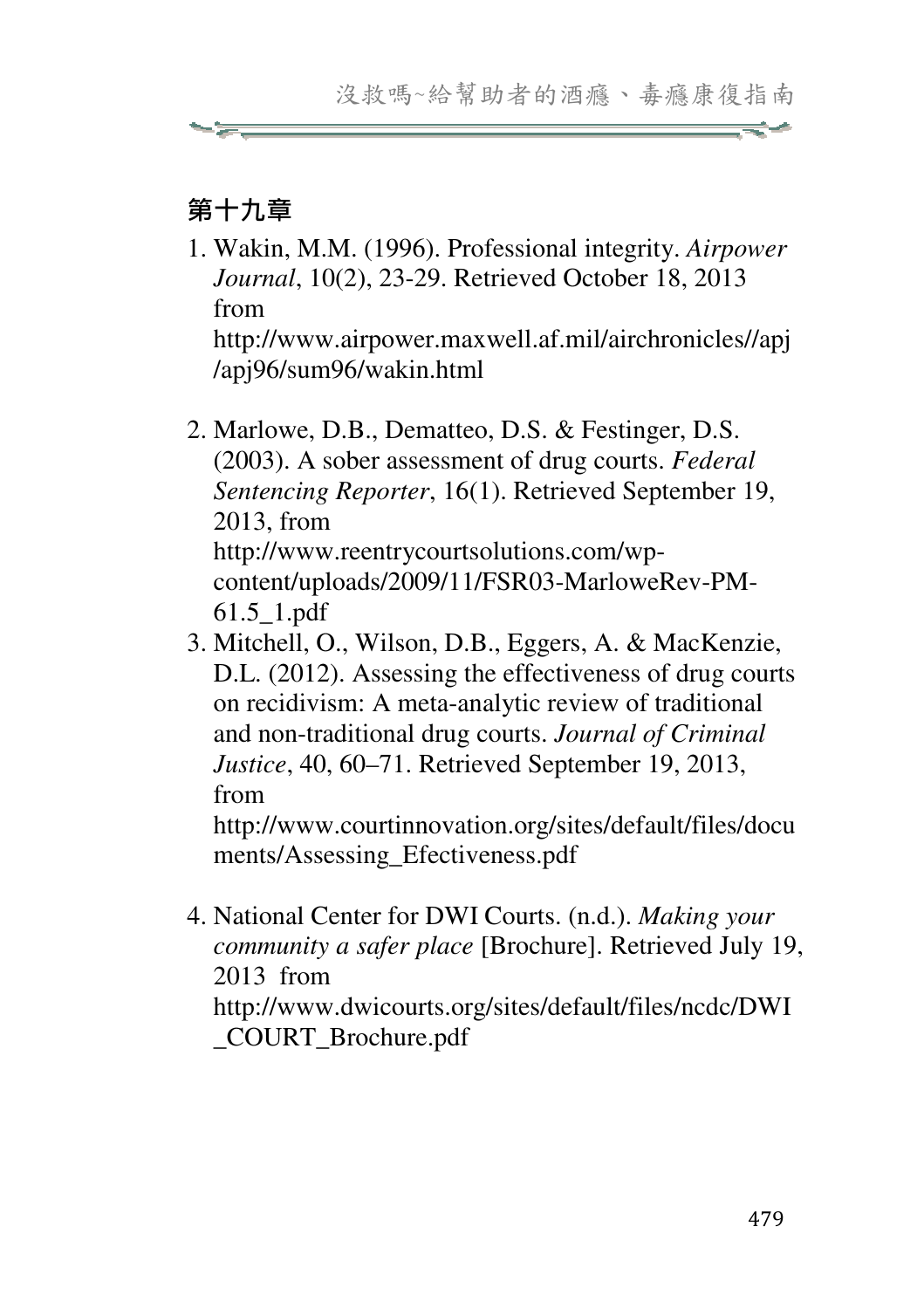- 5. DWI Courts and DWI/Drug Courts: Reducing Recidivism, Saving Lives. (n.d.). Retrieved September 19, 2013, from http://www.ndci.org/dwi\_drug\_court.htm
- 6. Hedlund, J.H. & McCartt, A.T. (2002). *Drunk driving: Seeking additional solutions* [Research report]. Retrieved November 6, 2013 from http://www.maafirm.com/files/dd seeking addl soln by aaa fndn.pdf

# 第二十章

- 1. WHO (2015). Ketamine, Update Review Report. Agenda Item 6.2. *Expert Committee on Drug Dependence Thirty-Sixth Meeting*. Geneva, June 16-20, 2014. Retrieved January 5, 2015 from http://who.int/medicines/areas/qualitysafety/62- Update.pdf
- 2. Ketamine (2015). *Center for Substance Abuse Research*. Retrieved January 8, 2015 from http://cesar.umd.edu/cesar/drugs/ketamine.asp
- 3. Dissociative Anesthesia. (n.d.) *Medical Dictionary for the Health Professions and Nursing*. (2012). Retrieved March 22, 2015 from http://medicaldictionary.thefreedictionary.com/dissociative+anesthes ia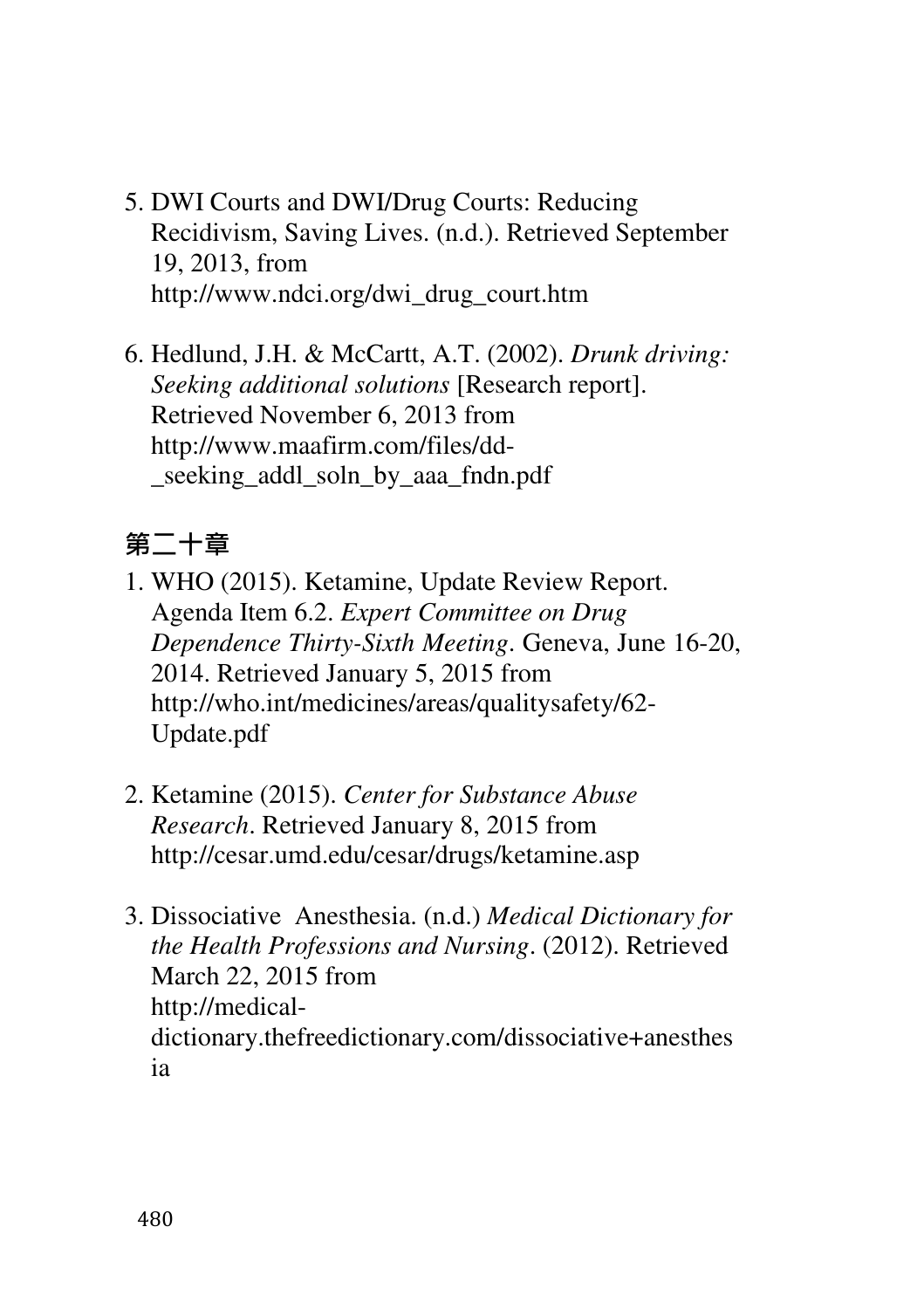- 4.Ketamine (2015). *Wikipedia*. Retrieved March 30, 2015 from http://en.wikipedia.org/wiki/Ketamine
- 5. American Psychiatric Association (2013). *Diagnostic and statistical manual of mental disorders,* (pp.483- 589) (5th ed.). Washington, D.C.: Author
- 6. Kalsi, S. S., Wood, D. M., & Dargan, P. I. (2011). The epidemiology and patterns of acute and chronic toxicity associated with recreational ketamine use. *Emerging Health Threats Journal*, 4, 10.3402/ehtj.v4i0.7107. doi:10.3402/ehtj.v4i0.7107
- 7. Sousa, A., Prabhu, A. & Macheswalla, Y. (2010). Ketamine Dependence: Case Report and Review. *Journal of Pakistan Psychiatric Society*, 7(2). Retrieved January 5, 2015 from http://jpps.com.pk/display\_articles.asp?d=257&p=art
- 8. Narendran, R. et al. (2005). Altered prefrontal dopaminergic function in chronic recreational ketamine users. *American Journal of Psychiatry*, 162(12). Retrieved January 14, 2015 from http://ajp.psychiatryonline.org/doi/full/10.1176/appi.aj p.162.12.2352
- 9. N-Nitrosodimethylamine. (n.d.) *Wikipedia*.(2015). Retrieved March 22 , 2015 from 2015 http://en.wikipedia.org/wiki/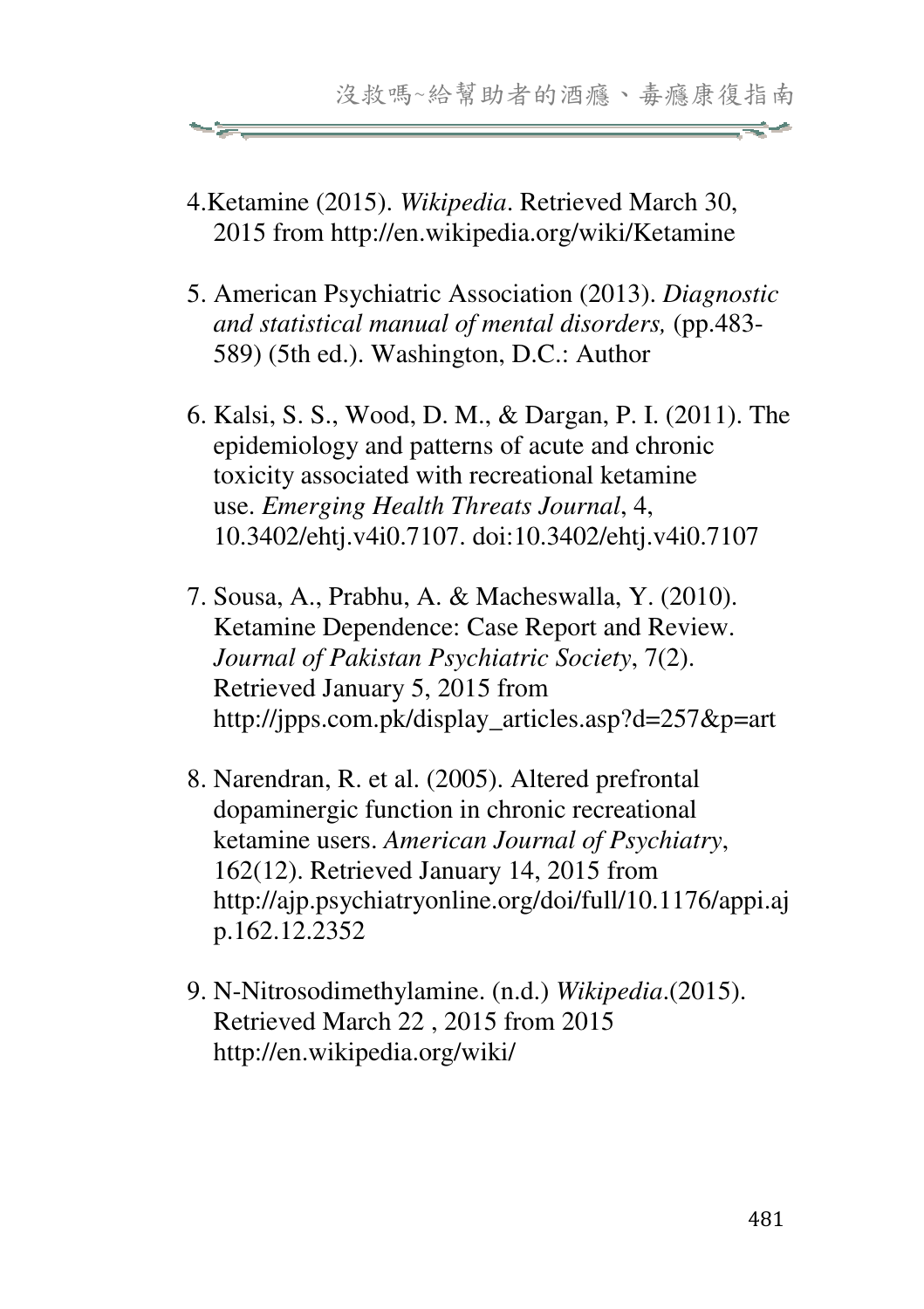- 10. WHO (2015). Ketamine, Update Review Report. Agenda item 6.2. *Expert Committee on Drug Dependence thirty-sixth Meeting*. Geneva, 16-20 June 2014. Retrieved January 5, 2015 from http://who.int/medicines/areas/qualitysafety/62- Update.pdf
- 11. Craven, R. & Alkhafaji, R. (2006). *Ketamine in Anaesthetic Practice. Anaesthesia UK*. Retrieved March 26, 2015 http://www.frca.co.uk/article.aspx?articleid=100644
- 12. Ketamine Dosage (n.d.). Retrieved March 26, 2015 from http://www.drugs.com/dosage/ketamine.html
- 13. Wong, G.L. et. al (2014). Liver injury is common among chronic abusers of Ketamine. *Clinical Gastroenterology and Hepatology*, 12(10), 1759- 1762, retrieved January7, 2015 from http://www.cghjournal.org/article/S1542- 3565(14)00239-0/pdf
- 14. Wang, C., Zheng, D., Xu, J., Lam, W. & Yew, D.T. (2013). Brain damages in ketamine addicts as revealed by magnetic resonance imaging. *Front. Neuroanat*. 7:23. doi: 10.3389/fnana.2013.00023
- 15. White matter matters (2015). *UC Davis Health System*. Retrieved February 9, 2015 from http://www.ucdmc.ucdavis.edu/neurology/newsroom/ white matter feature.html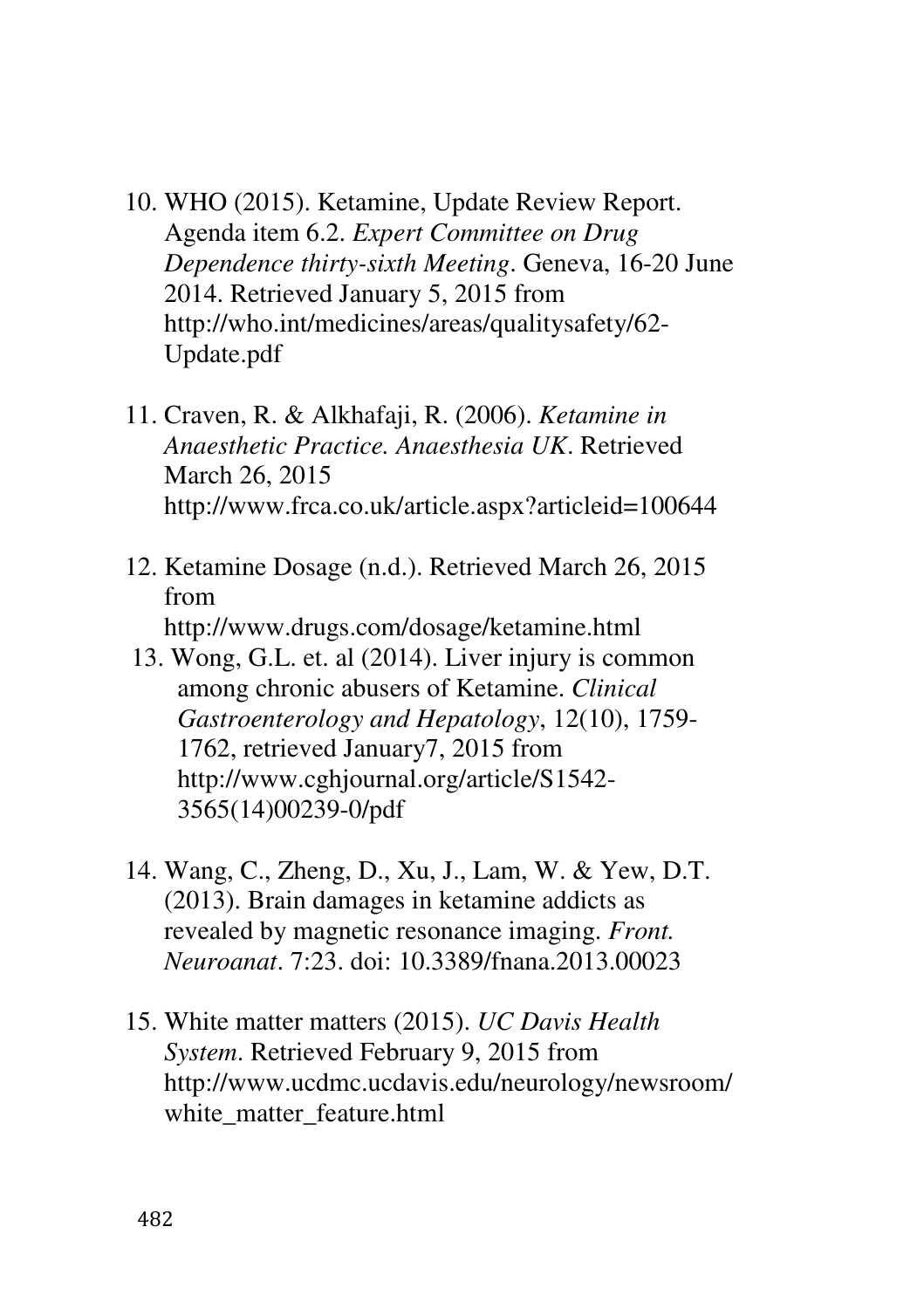- 16. Cerebral Cortex (2006). *Global Anatomy Home Page* pp. 598-607. Retrieved February 9, 2015 from http://www.neuroanatomy.wisc.edu/coursebook/corte x.pdf
- 17. Basal Forebrain (2000). *Memory loss & the brain*. Retrieved February 9, 2015 from http://www.memorylossonline.com/glossary/basalfor ehrain html
- 18. Knierim, J. (1997). Cerebellum. *Neuroscience Online*. Retrieved February 9, 2015 from http://neuroscience.uth.tmc.edu/s3/chapter05.html
- 19. Pons Anatomy, Function & Diagram[n.d.]*. Healthline Body Maps*. Retrieved February 9, 2015 from http://www.healthline.com/human-body-maps/pons
- 20. Thalamus [n.d.]. *Global Anatomy Home* (pp.583-594) Retrieved February 9, 2015 from http://www.neuroanatomy.wisc.edu/coursebook/thala mus.pdf
- 21. Zola-Morgan, S., Squire, L.R., Larry Ft., Amaral, D.G. & Suzuki, W.A. (1989). Lesions of Perirhinal and Parahippocampal Cortex That Spare the Amygdala and Hippocampal Formation Produce Severe Memory Impairment. *The Journal of Neuroscience*, 9(12): 4355-4370. Retrieved February 10, 2015 from http://www.jneurosci.org/content/9/12/4355.full.pdf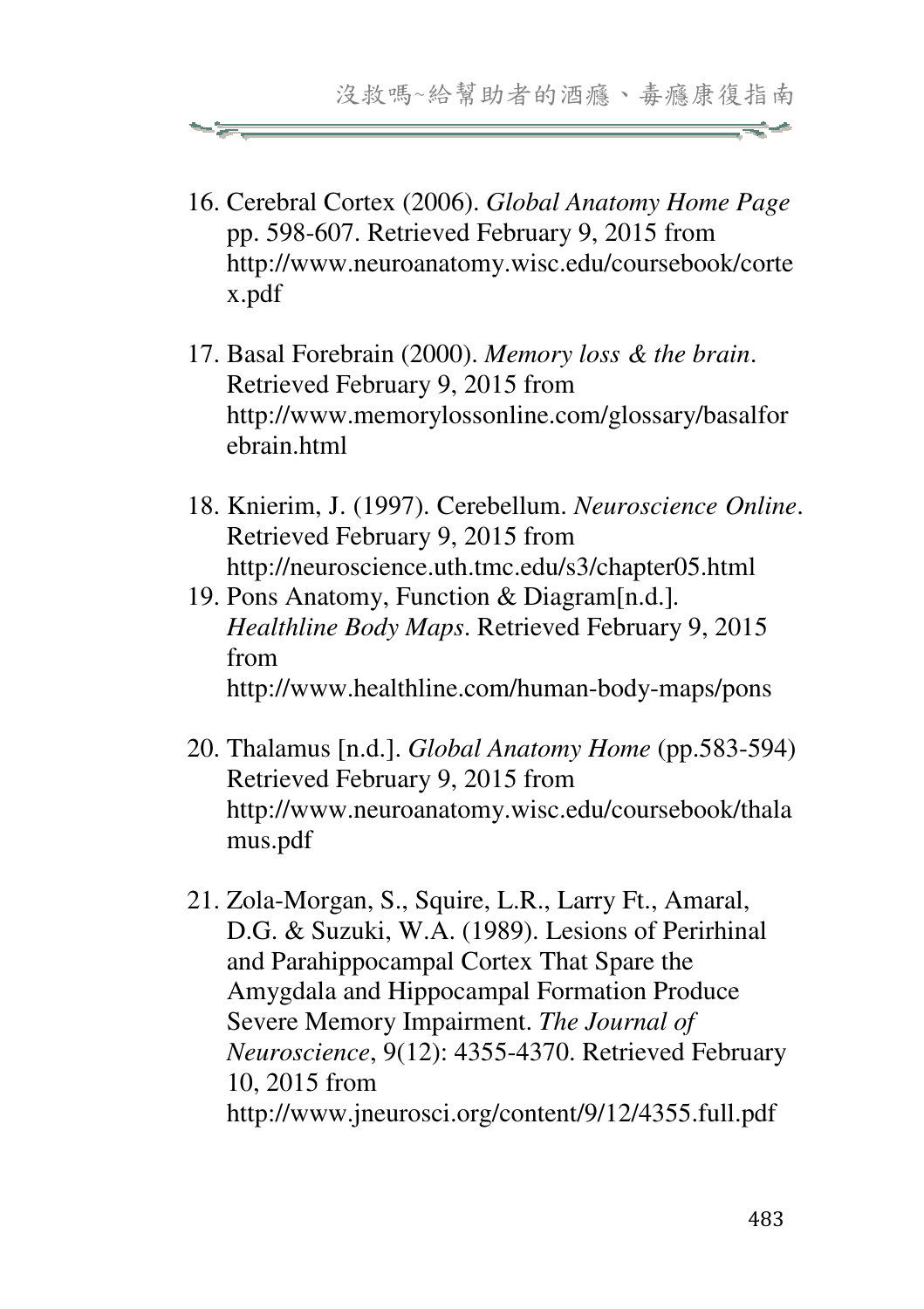- 22. Maguire, E. A., Frith, C. D., Burgess, N., Donnett, J.G. & O'Keefe, J.(2003). Knowing Where Things Are: Parahippocampal Involvement in Encoding Object Locations in Virtual Large-Scale Space. *Journal of Cognitive Neuroscience*, 10(1). Retrieved February 10, 2015 from cvcl.mit.edu/.../Maguire\_largespace\_fMRI\_JoCN98. pdf
- 23. Parahippocampal Gyrus[n.d.]. Retrieved January 2015 from http://en.wikipedia.org/wiki/Parahippocampal\_gyrus
- 24. Jones, C.L., Ward, J. & Critchley, H.D. (2010). The Neuropsychological Impact of Insular Cortex Lesions. *Journal of Neurology, Neurosurgery & Psychiatry*, 81(6), 611. doi: 10.1136/jnnp.2009.193672
- 25. Parietal Lobe, Brain Injury, Causes, Symptoms (2014). Retrieved February 12, 2015 from http://www.brainandspinalcord.org/braininjury/parietal-lobe.html
- 26. Symptoms and signs of parietal lobe dysfunction (2011). Retrieved February 12, 2015 from http://php.med.unsw.edu.au/medwiki/index.php?title =Symptoms\_and\_signs\_of\_parietal\_lobe\_dysfunctio n
- 27. Miller, E.K., Freedman, D.J. & Wallis, J.D. (2002). The prefrontal cortex: categories, concepts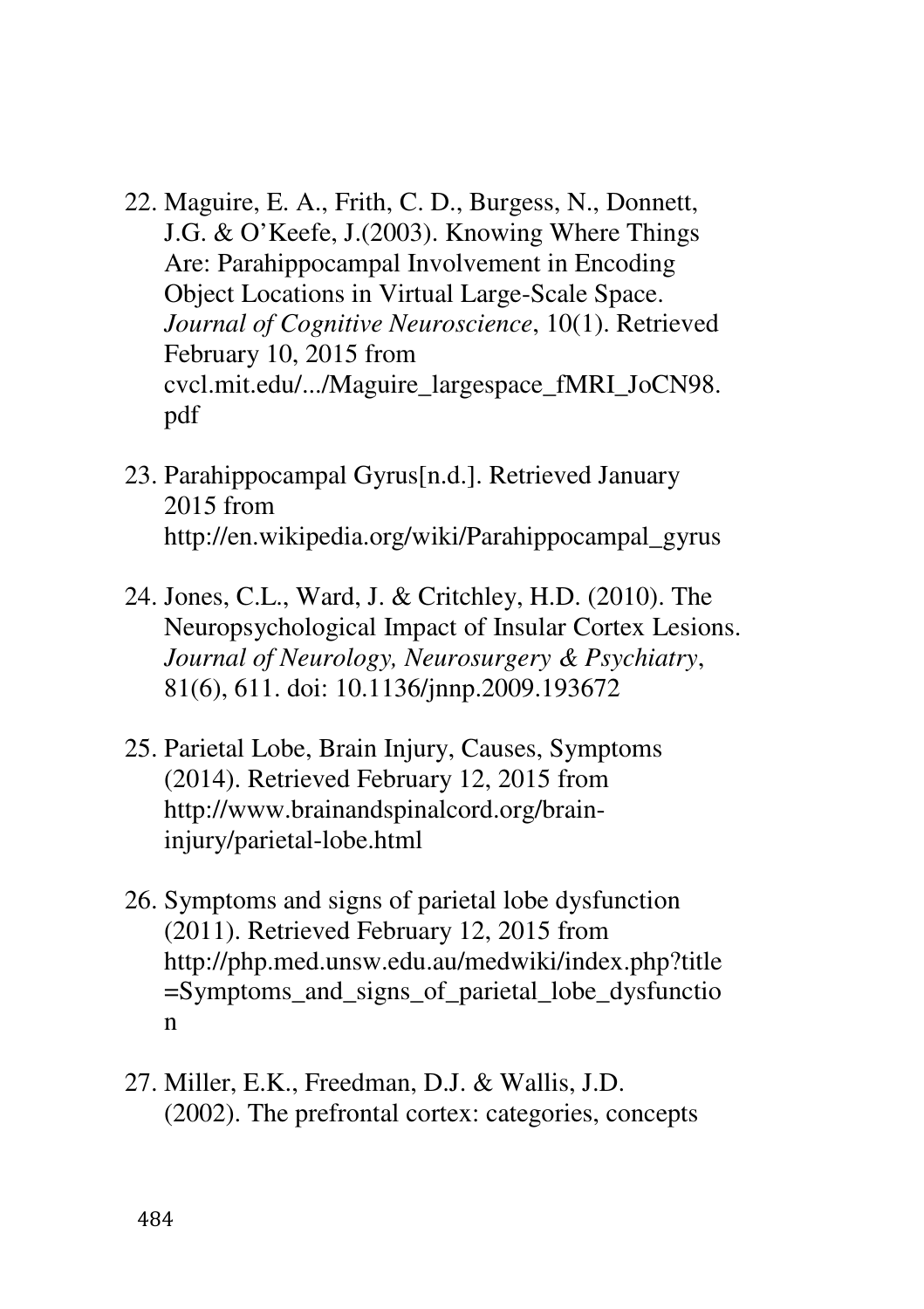and cognition. Series B, Biological Sciences, 357(1424): 1123–1136. doi:10.1098/rstb.2002.1099.PMC 1693009. PMID 12 217179

- 28. Thimble, M.H. (1990). Psychopathology of Frontal Lobe Syndromes Psych. *Seminars in Neurology*, 10(3). Retreived March 9, 2015 from http://www.ect.org/effects/lobe.html
- 29. Anderson, S. W., Bechara, A., Damasio, H., Tranel, D., & Damasio, A. R. (1999). Impairment of social and moral behavior related to early damage in human prefrontal cortex. *Nature neuroscience*, 2(11), 1032– 1037. doi:10.1038/14833
- 30. The Brain from Top to Bottom (2002). Retrieved March 3, 2015 from http://thebrain.mcgill.ca/flash/i/i\_08/i\_08\_cr/i\_08\_cr \_dep/i\_08\_cr\_dep.html

# 附件(一)

1. Ministry of the Interior, R.O.C.(2012). 整合多方資源

力量, 全面防治酒駕. [*Integrating various resources and strengths, comprehensive drink driving prevention*]. Retrieved October 4, 2013 from Ministry of the Interior National Police Agency website http://www.moi.gov.tw/chi/chi\_moi\_note/moi\_note\_d etail.aspx?sn=330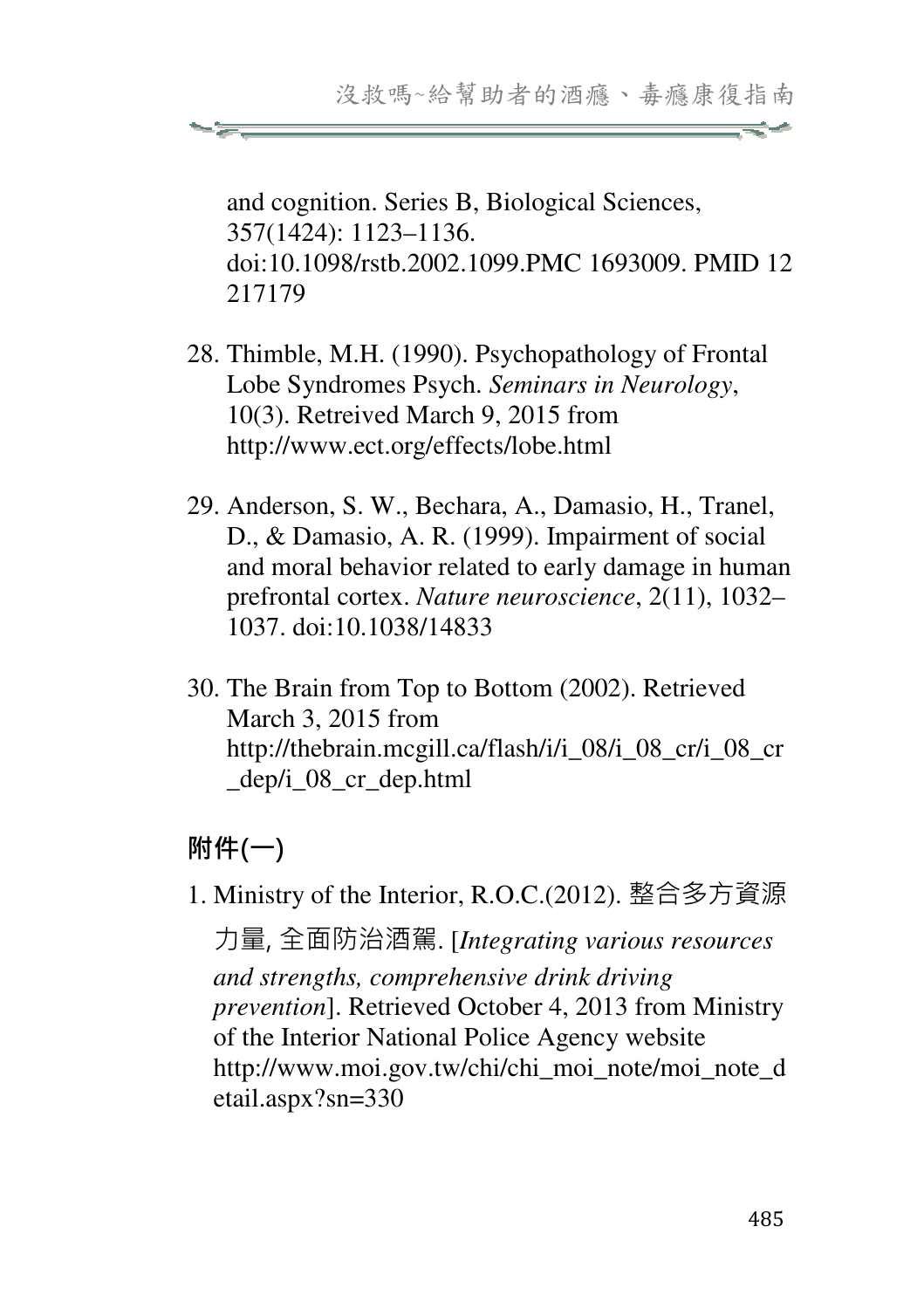- 2. National Center for DWI Courts. (n.d.). *Making your community a safer place* [Brochure]. Retrieved July 24, 2013 from http://www.dwicourts.org/sites/default/files/ncdc/DWI \_COURT\_Brochure.pdf
- 3. The NSDUH Report. (2012). S*tate estimates of drunk and drugged driving*. Retrieved November 13, 2013 from National Survey on Drug Use and Health website http://www.samhsa.gov/data/2k12/NSDUH109/SR109 StateEstDrunkDrugDriving2012.pdf
- 4. National Highway Traffic Safety Administration. (2010). *Drug involvement of fatally injured drivers* [Fact sheet]. Retrieved November 13, 2013 from http://www-nrd.nhtsa.dot.gov/Pubs/811415.pdf

# 附件(二)

- 1. Susan Tapert [n.d.]. Retrieved June 20, 2013 from http://www.breakingthecycles.com/blog/2009/02/14/te en-brain-development-and-alcohol/
- 2. Ministry of Health and Welfare Public Information, R.O.C. (2013). K 毒橫行,莫輕心-發動"新 High"革 命. [*Beware, ketamine on the rampage—launch the "New High" revolution*]. Retrieved October 7, 2013 from Ministry of Health and Welfare Food and Drug Administration website http://www.fda.gov.tw/TC/newsContent.aspx?id=9987 &chk=99e3b755-dee1-45ae-adc5-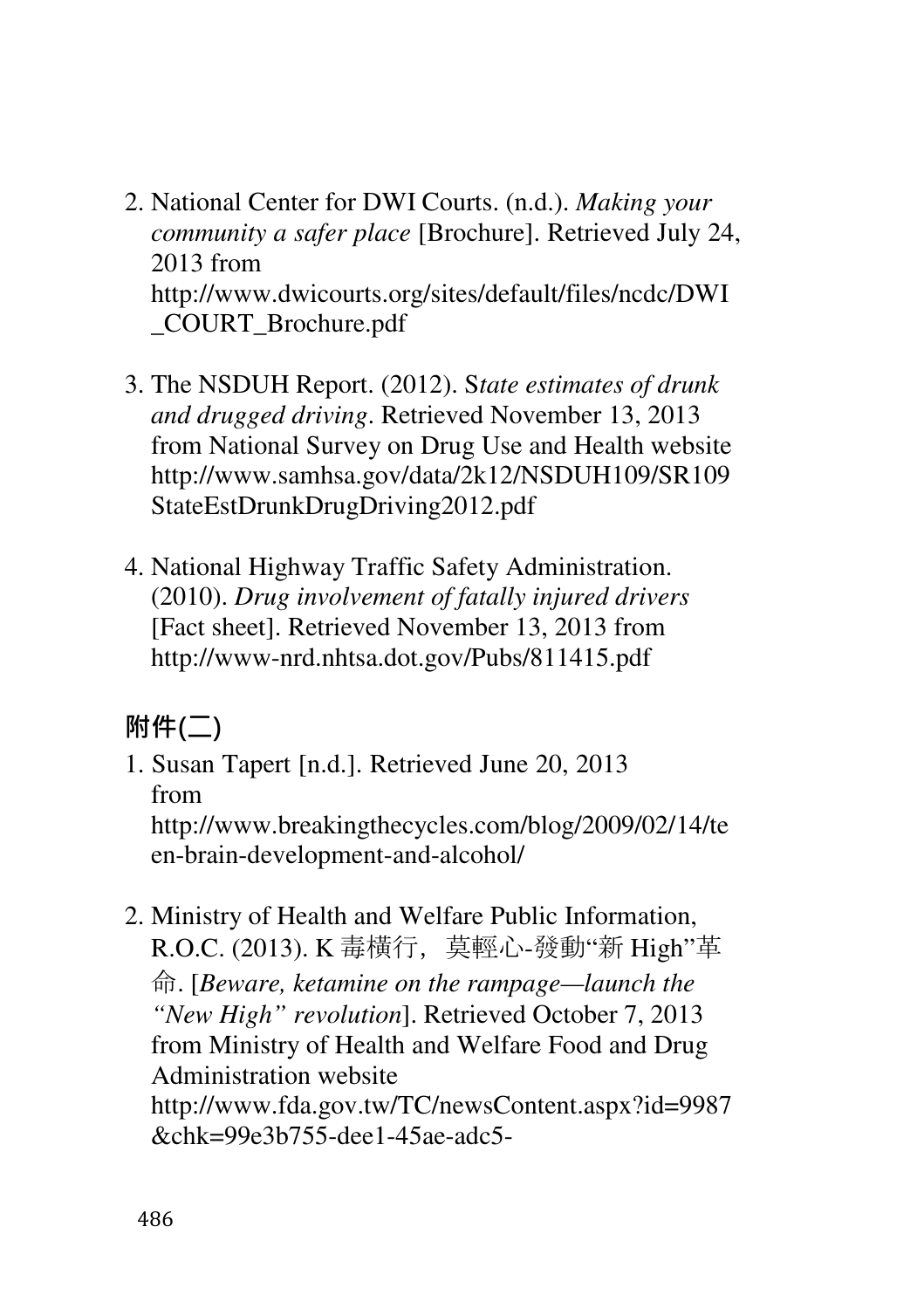8a500642a448&param=pn%3d1%26cid%3d4%26cch k%3df11420b2-cf8e-4d3a-beb5-66521b800453

- 3. Narcotics Hazard Prevention Act 2010 (MOJ)(TW). Retrieved October 4, 2013 from http://law.moj.gov.tw/LawClass/LawSingle.aspx?Pcod e=C0000008&FLNO=2&K1=%e4%bb%96%e5%91% bd
- 4. Bewley-Taylor, D.R., Fazey, C.S.J. & Solinge, T.B. (2010). The mechanics and dynamics of the UN system for international drug control. *Drug Magazine*, 5. Retrieved October 14, 2013 from http://www.drugmagazine.org/index.php?option=com\_ content&view=article&id=8:the-mechanics-anddynamics-of-the-un-system-for-international-drugcontrol&catid=10:4c&Itemid=14&lang=de
- 5. Wang, C., Zheng, D., Xu J., Lam, W. & Yew, D.T. (2013). Brain damages in ketamine addiction as revealed by magnetic resonance imaging. *Frontiers in Neuroanatomy*, 7(23). doi:10:3389/fnana.2013-00023

# 附件(三)

1. Bewley-Taylor, D.R., Fazey, C.S.J. & Solinge, T.B. (2010). The mechanics and dynamics of the UN system for international drug control. *Drug Magazine*, 5. Retrieved October 10, 2013 from http://www.drugmagazine.org/index.php?option=com\_ content&view=article&id=8:the-mechanics-and